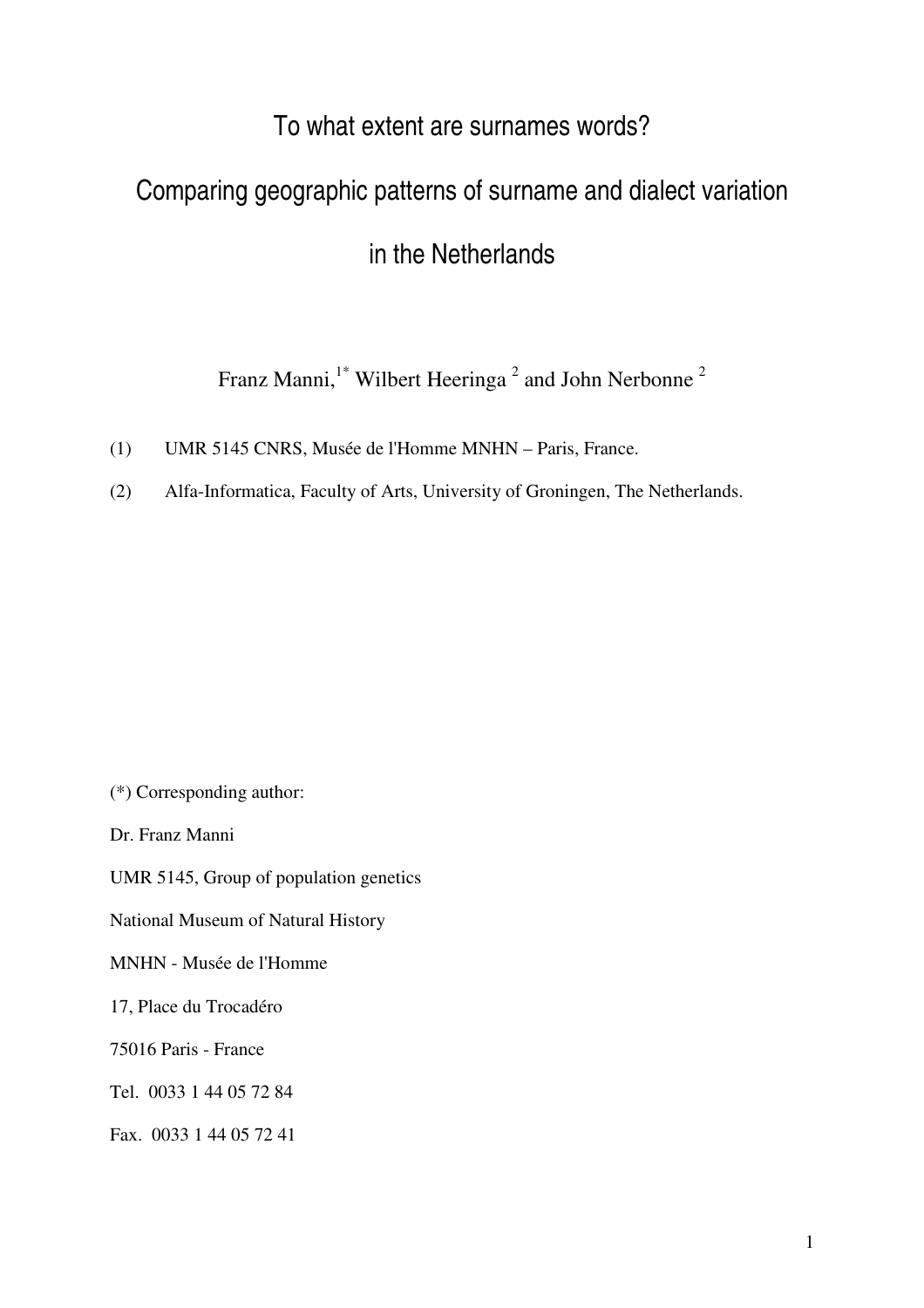#### **Abstract**

Since the early papers of Sokal (1988) and Cavalli-Sforza et al. (1989) there has been an increasing interest in depicting the history of human migrations by comparing genetic and linguistic differences that mirror different aspects of human history. Most of the literature concerns continental or macro-regional patterns of variation, while regional and micro-regional scales were investigated less successfully. In this paper we concentrate on the Netherlands, an area of only  $40,000 \text{ km}^2$ .

The focus of the paper is on the analysis of surnames, which have been proven to be reliable genetic markers since in patrilineal systems they are transmitted—virtually unchanged—along generations, similarly to a genetic locus on the Y-chromosome. We shall compare their distribution to that of dialect pronunciations, which are clearly culturally transmitted (children learn one of the linguistic varieties they are exposed to, normally that of their peers in the same area or that of their family). Since surnames, at the time of their introduction, were words subject to the same linguistic processes which otherwise result in dialect differences one might expect the distribution of surnames to be correlated with dialect pronunciation differences. But we shall argue that once the collinear effects of geography on both genetics and cultural transmission are taken into account, there is in fact *no* statistically significant association between the two. We show that surnames cannot be taken as a proxy for dialect variation, even though they can be safely used as a proxy to Y-chromosome genetic variation.

We work primarily with regression analyses, which show that both surname and dialect variation are strongly correlated with geographic distance. In view of this strong correlation, we focus on the residuals of the regression, which seeks to explain genetic and linguistic variation on the basis of geography (where geographic distance is the independent variable, and surname diversity or linguistic diversity is the dependent variable). We then seek a more detailed portrait of the geographic patterns of variation by identifying the "barriers" (namely the areas where the residuals are greatest) by applying the Monmonier algorithm.

We find the results historically and geographically insightful, hopefully leading to a deeper understanding of the role of the local migrations and cultural diffusion that are responsible for surname and dialect diversity.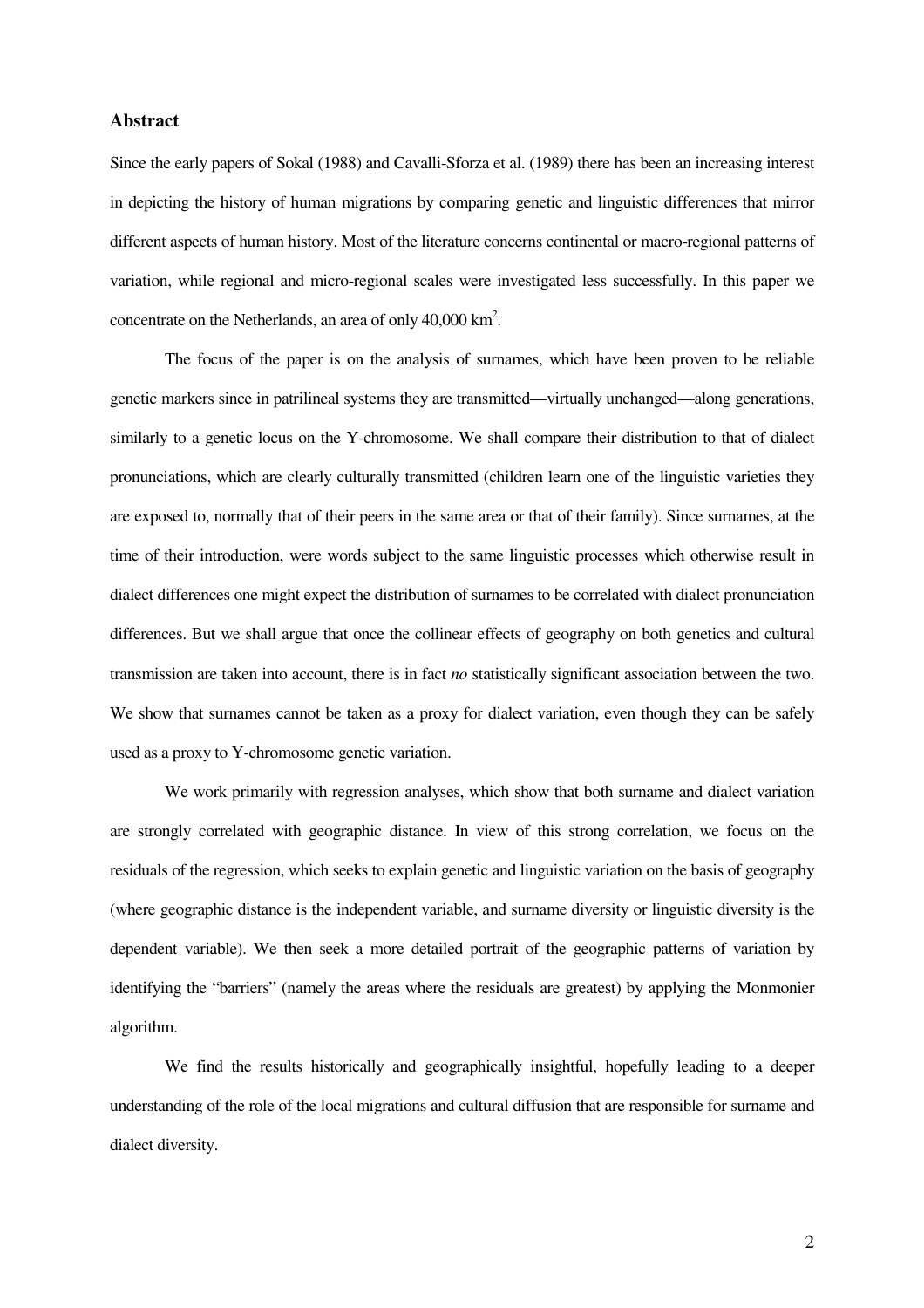#### **1 Introduction**

The aim of this study is to compare the geographic patterns of genetic variation with corresponding linguistic data in the Netherlands (Fig. 1). Family names can be regarded as genetic markers since they are transmitted along the male-line together with the Ychromosome in patrilineal societies. Before becoming surnames with a strict rule of transmission, family names were also words and so they remain today (even if 'frozen' to meet the needs of administration), so we might expect them to pattern with other linguistic material, which is why our study also asks: *to what extent are surnames words?*

We investigate this dual nature of patronymic markers by comparing the geographic patterns of variability of 19,910 Dutch surnames accounting for 1,303,369 individuals with the linguistic differences of the Netherlands measured by Heeringa (2004). As we shall see, surnames are not distributed in the same way as dialect differences.

To assess how different surnames are in two locations we computed a specific pairwise surname distance ('Nei distance') between the 226 Dutch localities. Such measures were compared to Levenshtein distances that, analogously, assay linguistic diversity. We shall note that surname analyses have been implemented by excluding very common ('polyphyletic') surnames which otherwise lead to an underestimation of the actual levels of diversity.

# *1.1 Surnames*

Male-transmitted family names simulate neutral alleles of a gene transmitted only through the Y chromosome (Yasuda and Morton 1967; Yasuda and Furusho 1971; Yasuda et al. 1974; Zei et al. 1984; King et al. 2005) and therefore satisfy the expectations of the neutral theory of molecular evolution (Cavalli-Sforza and Bodmer 1971; Crow 1980), which is entirely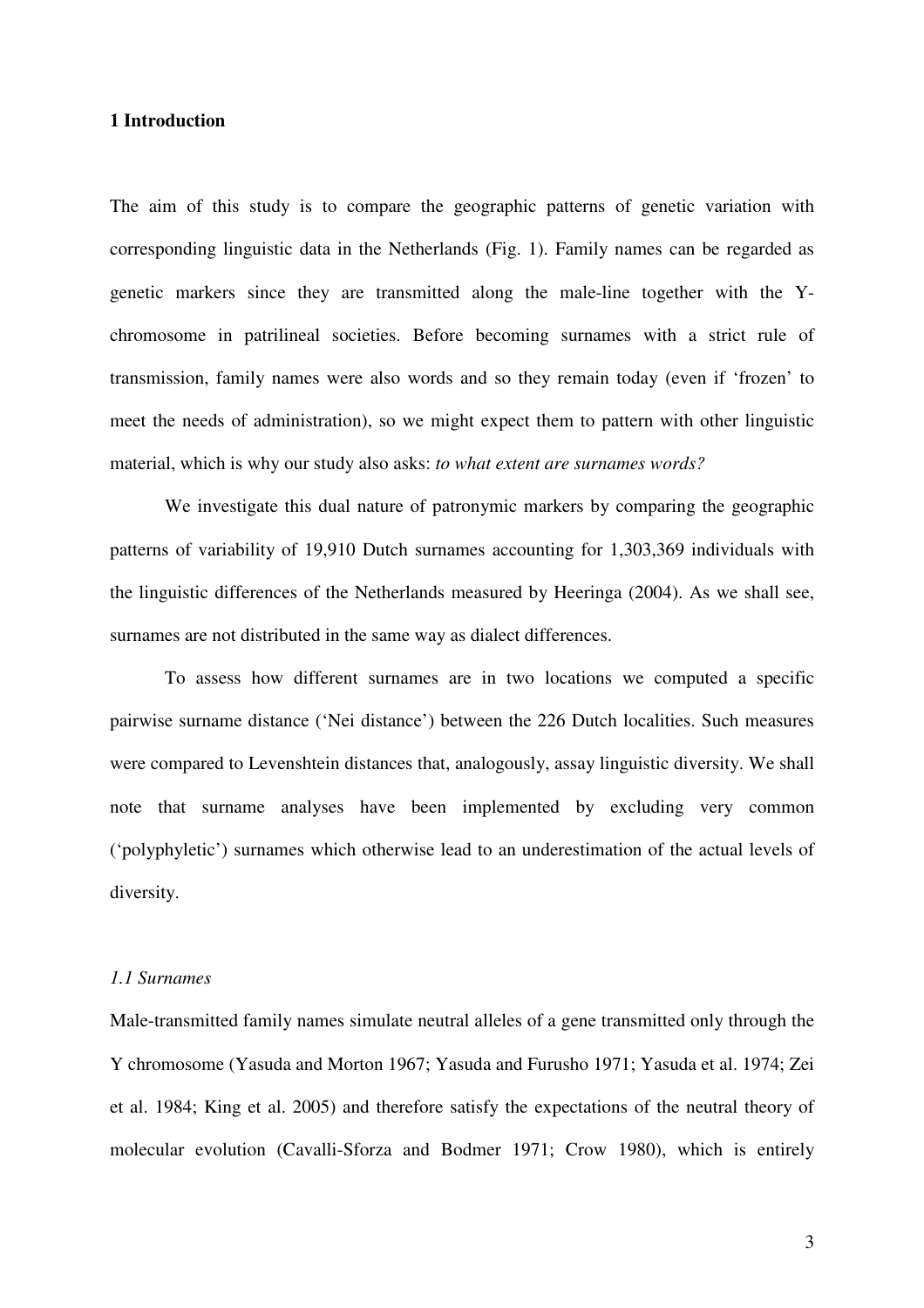described by random genetic drift, mutation and migration (Kimura 1983). This property of surnames, together with their ready availability, has made them useful for the study of population structure since 1965, when Crow and Mange published the quantitative relation existing between isonymy<sup>i</sup> and inbreeding. Recently, the isonymy method was applied to a genealogical database (Gagnon and Toupance 2002) and consanguinity was estimated both from surnames and from true genealogies. Results indicate that random isonymy, estimated from family names, fits well with consanguinity estimates obtained from genealogical records.

Several papers have focused on surnames on account of their ready availability, from voters' lists or phone books. They are then useful in the investigation of genetic structures (meaningful differences in the geographic space) of populations. If the use of patronymic markers is easy and provides very large sample sizes, it also might suffers from limitations related to 1) non-paternity, 2) surname-change, 3) polyphyleticism and 4) limited temporal depth in generations. Non-paternity and surname-change are not at all major problems, infecting no more than 10% of the data, but polyphyleticism can decrease the reliability of surname studies.

By polyphyleticism we mean the circumstance that unrelated people may share the same surname. At the time of surname introduction the same surname (e.g. Woods, Grant, White, etc.) often came into use in different unrelated families, even those established in different geographic locations. In classical surname analyses, i.e. studies based on surname distances (Chen and Cavalli-Sforza 1983; Lasker et al. 1985), polyphyletic surnames decrease the value of pairwise distance measures between locations based on the numbers of families with the same surname. To avoid arbitrary exclusions of some family names, published studies were performed on the whole corpus of data by (unreliably) regarding polyphyletic surnames as monophyletic. We have recently shown (Manni et al. 2005) that it is possible to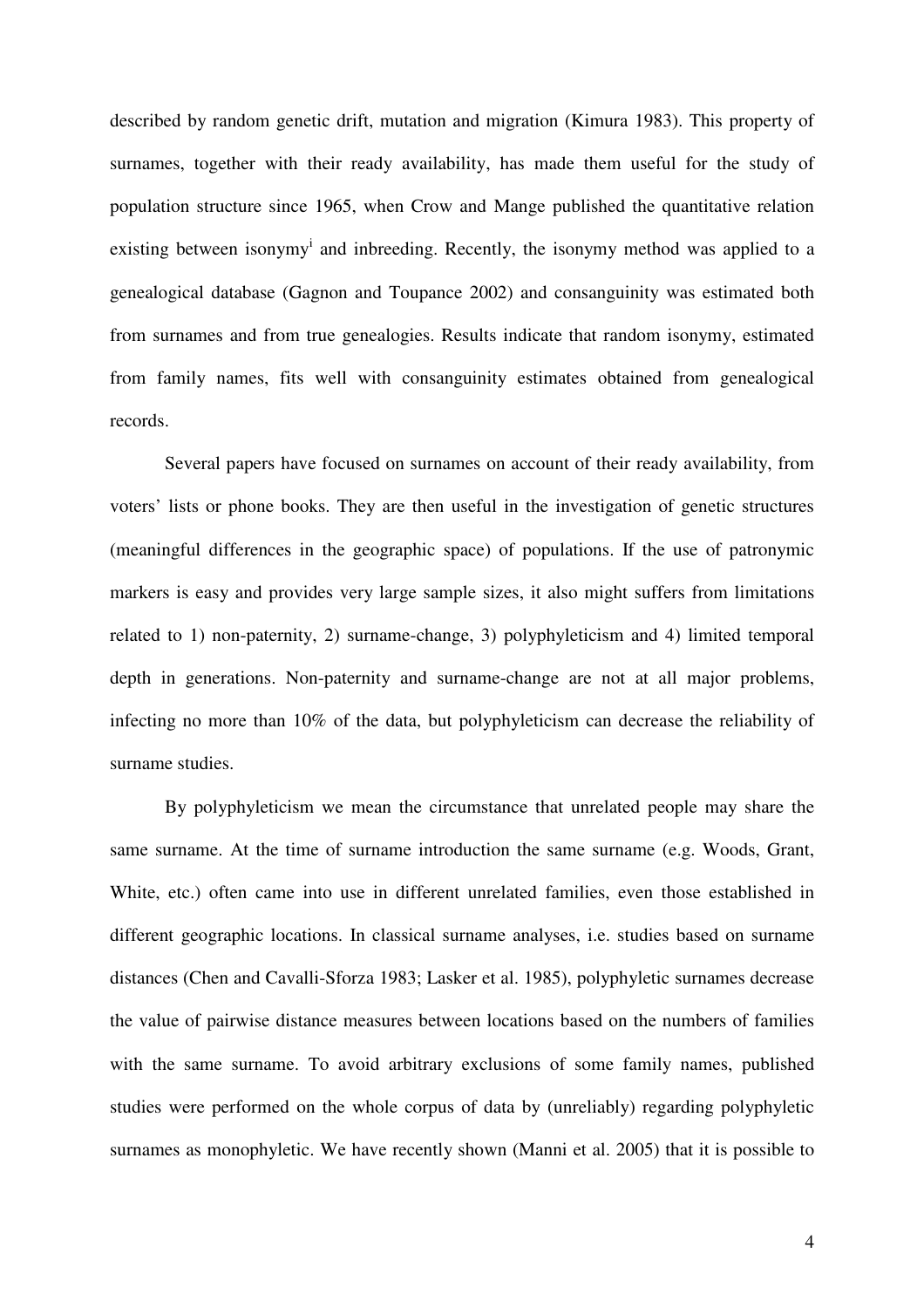decrease this source of error via a neural network analysis (Kohonen 1995) of the geographic distribution of the surnames. In this way, the identification of some clearly polyphyletic surnames becomes possible, since they share the crucial properties  $i$ ) the absence of a coherent geographic hearth of diffusion, *ii)* a high average number of people sharing the surname, and *iii)* a peculiar clustering in specific cells of the Kohonen map.

The second major constraint of surnames, as we mentioned, is related to their limited temporal depth. It is known that they provide no information for periods previous to the late Middle Ages (at best), when they first spread in most European countries. In the Netherlands surnames were not obligatory until the Napoleonic period. As a consequence, surnameinferred demographic phenomena−such as migrations, drift, and isolation−can be dated at best only within the last six centuries for most Europe, and only within the last two in the Dutch case. The distribution of family names deserves even more to be studied in comparison with linguistic variability since dialects evolve at rates detectable over similarly large time frames. This large-scale synchrony in the diffusion of surname and dialect variants justifies further the comparison that we are undertaking. Possible results might be: *i)* similar geographic patterns in surnames and dialects, thus suggesting that social and demographic processes were similar; or *ii)* genetic variability that differs from linguistic variability, which would show that the social contacts mirrored by dialects do not correspond to the demographic history of the populations speaking those dialects.

But, before addressing such comparisons, it is necessary to discuss an older criticism, related to the dual nature of patronymic markers. If surnames were words, they should mirror linguistic diversity (we note that it is often possible to guess someone's geographic origin by the sound and spelling of her/his surname). This motivates us to ask whether and to *what extent surnames are words*. If their variability really was related to their linguistic neighborhood, we would expect today to find patterns similar to those of dialects. This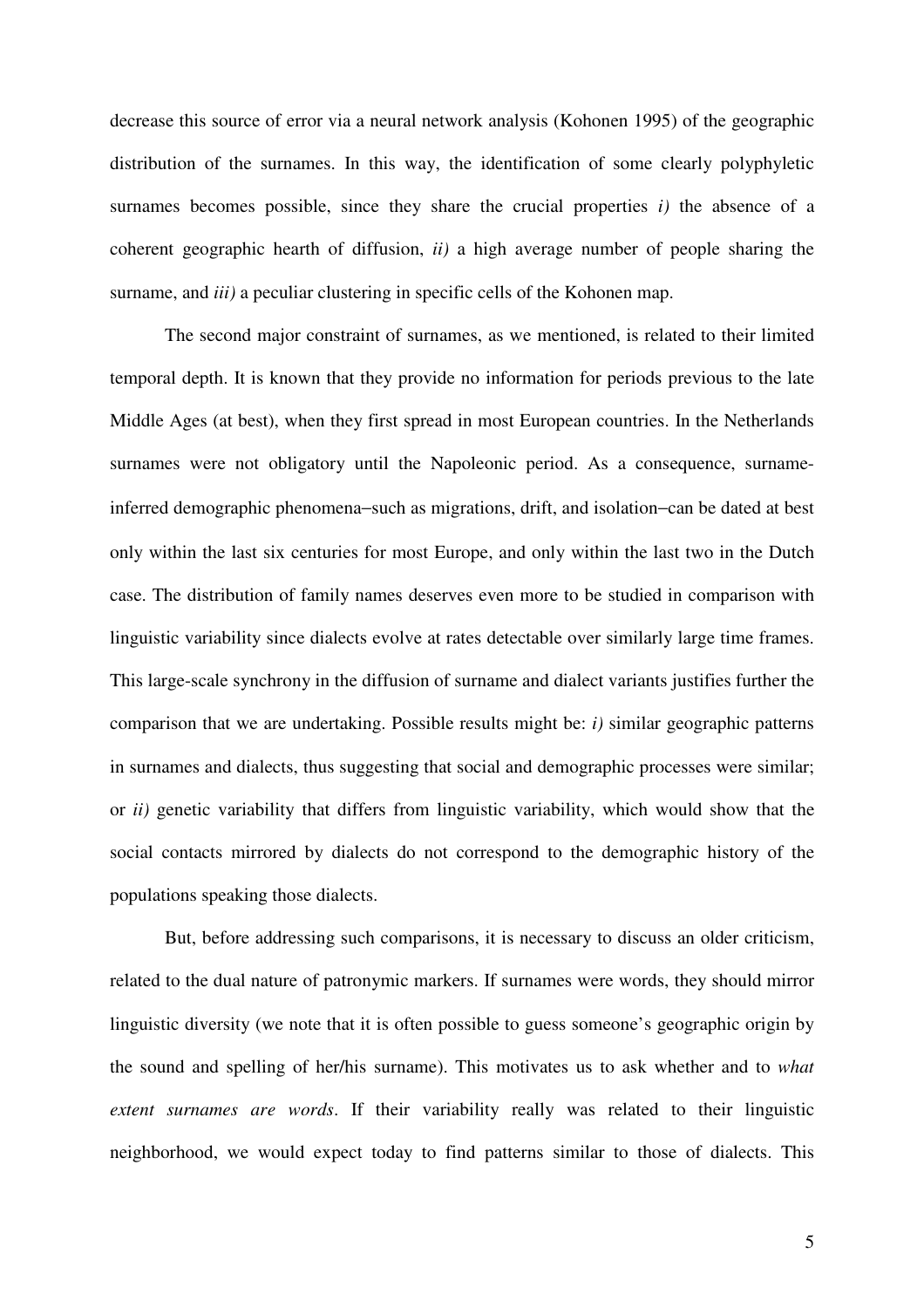comparison is no longer only hypothetically interesting since dialectologists now process large amounts of data exactly, enabling the establishment of truly quantitative, statistically meaningful, correlations between linguistic and surname variability. This step is essential since the outcomes of genetic studies are frequency-vectors and distance matrices that deserve comparison with similarly exact information.

# *1.2 Dialects*

In genetics the idea that genetic divergence increases with geographic distance is a wellaccepted and established notion, and large-scale studies gave evidence of it (for an exhaustive introduction see Cavalli-Sforza et al. 1989). A similar (but in mechanical detail nonidentical) idea can be traced back to the 'wave theory' of Johannes Schmidt (1872) about Indo-European languages. From a distant perspective (following Isidore Dyen, personal communication) all languages chains of pairs of mutually intelligible speakers (or speechtypes) where different varieties gradually shade one into another, where the extremes of the chains are the most different areas. The role played by geographic distance in the continuous increase of linguistic divergence is also the point of Chambers & Trudgill's "traveller's distance" (1998, p. 5). The idea is that a traveler going across a linguistic area will repeatedly encounter dialects whose features overlap to a large extent with those of the last dialect he heard and also the next one he will hear. He experiences in this way the *continuum* that is now frequently appealed to in dialectology: neighboring dialects are usually quite similar. A dialectometrical analysis of the traveler has been undertaken, on Dutch dialect data, by Heeringa and Nerbonne (2001), and the mathematical association between geographic and linguistic distance was so close that they summarized it in a mathematical regression between geographic and linguistic distance, an approach that was probably first applied to linguistics by Séguy (1971). Unlike authors who see the *continuum* just as an undulated landscape,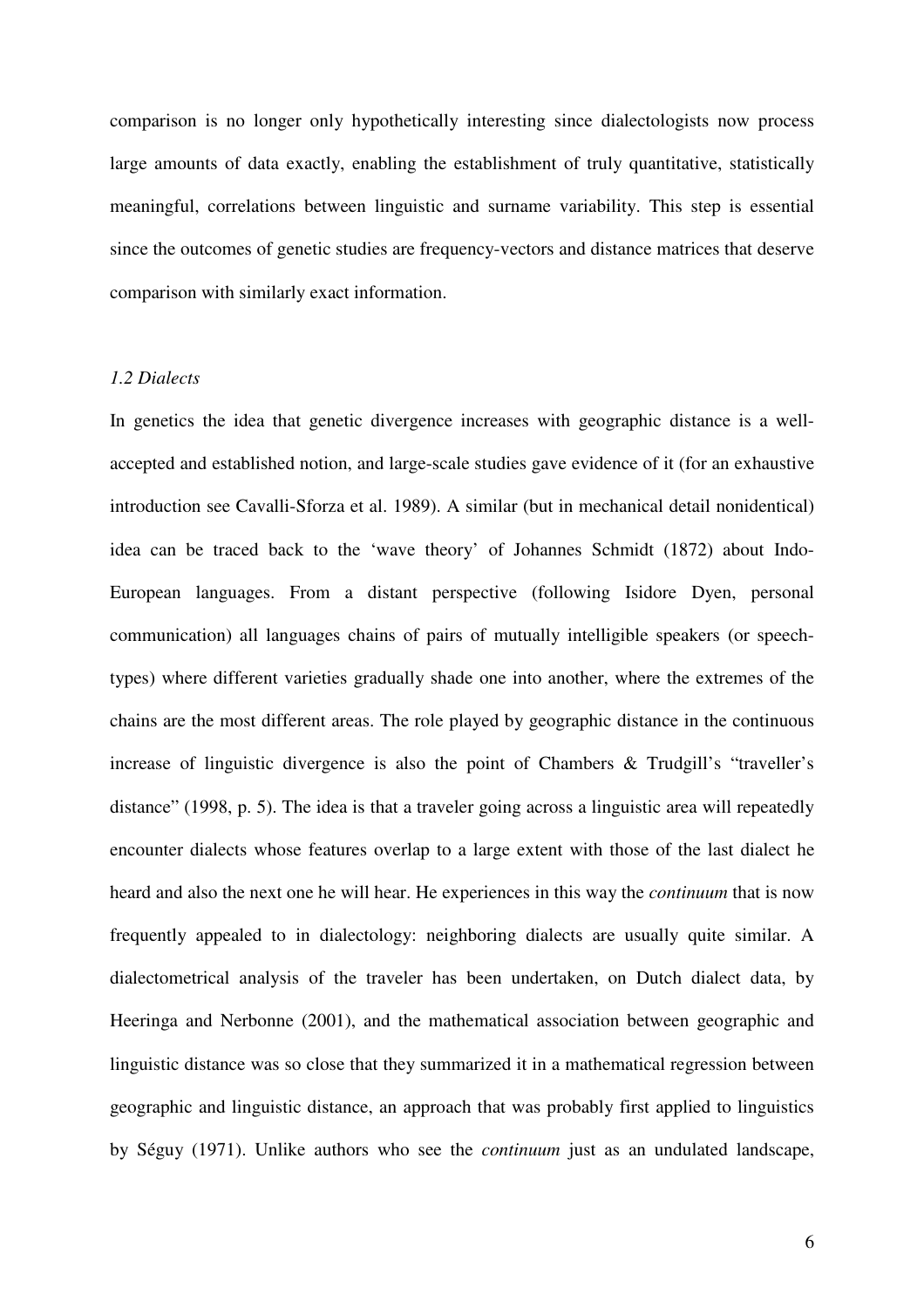Heeringa and Nerbonne have shown that the mean height of such 'undulations' is not constant through space, since pairwise comparisons of dialect variants lead to occasionally higher values as dialect borders are encountered.

If we were able to eliminate, from a dialectometric matrix of distances, the variance explained by geography we would be able to focus on the residual variance that probably is not related to contact between neighboring speakers. When interested in the historical evolution of dialect variation, large residual variance may signal a pattern of linguistic difference that is more ancient. We can also imagine that in ancient times, as a consequence of sparser population density, less contact between speakers and less reliable transportation, linguistic (dialect) differences were stronger than they are today.

In this paper, we compute a general regression model between Levenshtein dialect distances (see Heeringa 2004, pp. 121-144) and geographic distances between dialect locations, thus between pronunciation distances and the distances between pairs of dialect locations (in kilometers). We computed the Levenshtein distance between the sites in a pairwise fashion. Then expected distances are subtracted from the observed ones leading to the computation of residuals. Finally, we construct boundaries based on the residuals.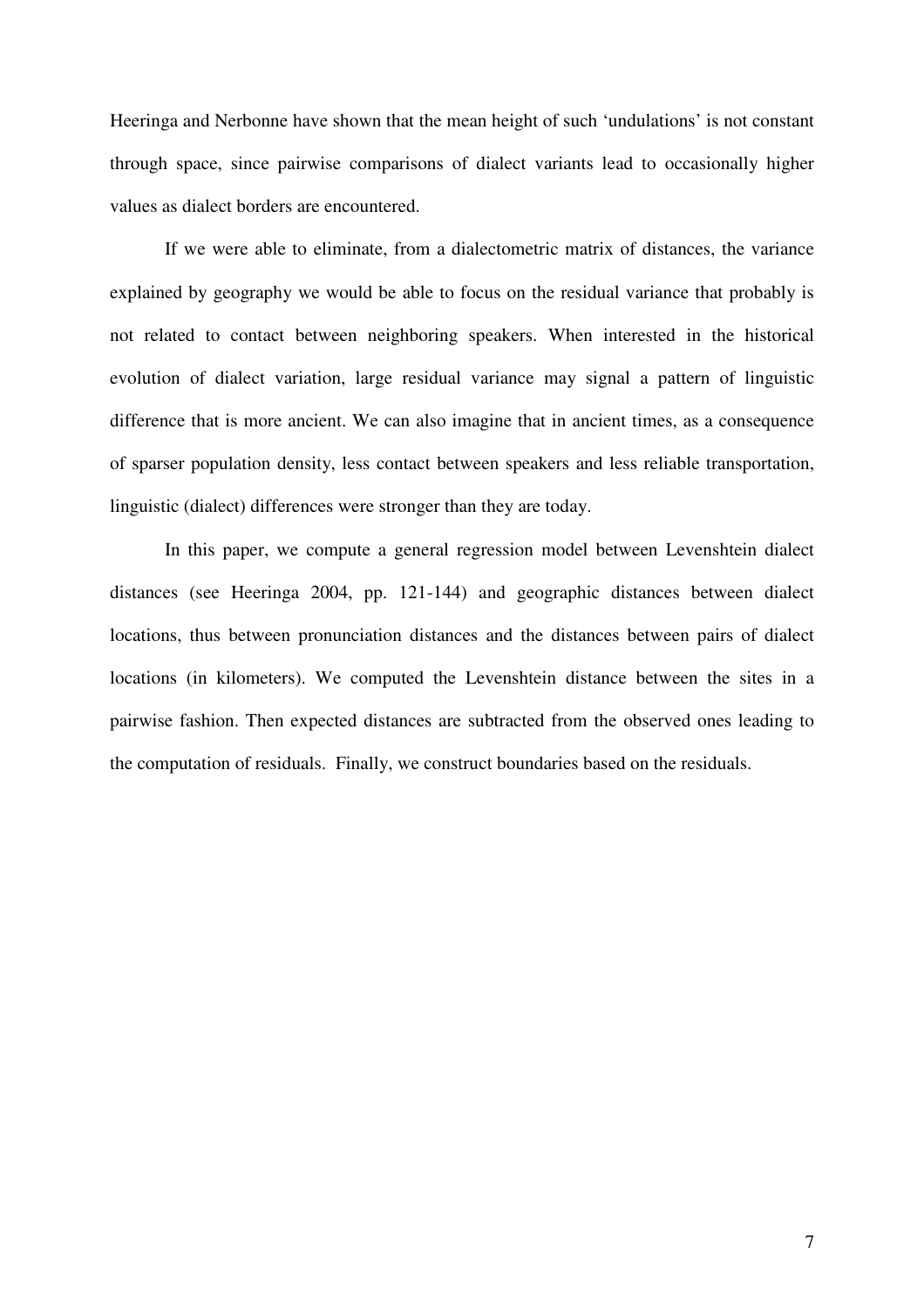### **2 Methodology and data**

#### *2.1 Data*

#### *2.1.1 Surnames*

From the original Dutch dataset (Manni 2001) of 51,578 surnames, corresponding to 2,294,154 individual telephone users (1997 data) in 226 locations we have eliminated very frequent surnames (those recorded in more than 100 locations) and very rare surnames (those recorded in fewer than 10 locations). The 226 locations are those as listed by Barrai et al. (2002), following Manni (2001). The exclusion of very frequent surnames relies on the confounding effect they have on analyses: polyphyleticism leads to inflated estimations of consanguinity (see introduction). Concerning the Netherlands, the demonstration that very frequent surnames are polyphyletic can be found in Manni et al. (2005). Rare surnames were excluded because their contribution to the overall picture is irrelevant (Manni, 2005; unpublished). For the 226 locations, the correlation (Mantel 1967; Manly 1997) between a surname distance matrix (whatever the distance) computed by retaining rare surnames and another obtained by eliminating them, approaches 1. This exclusion does not bias the dataset since removed surnames correspond to a similar fraction of individuals in each of the 226 samples.

From this new dataset, consisting of 19,910 surnames accounting for 1,303,369 individuals (8.1% of the entire Dutch population), we computed a matrix of Nei distances according to the formula:

$$
\Sigma \mathbf{n}_{si} \mathbf{n}_{sj} / (\Sigma \mathbf{n}_{si}^2 \Sigma \mathbf{n}_{sj}^2)^{1/2},
$$

where  $n_{si}$  denotes the frequency of a given surname *s* in locations *i* while  $n_{sj}$  denotes the frequency of the same surname in location *j*. Note that the sums are done for all surnames. This is the accepted manner of calculating a measure of surname differentiation.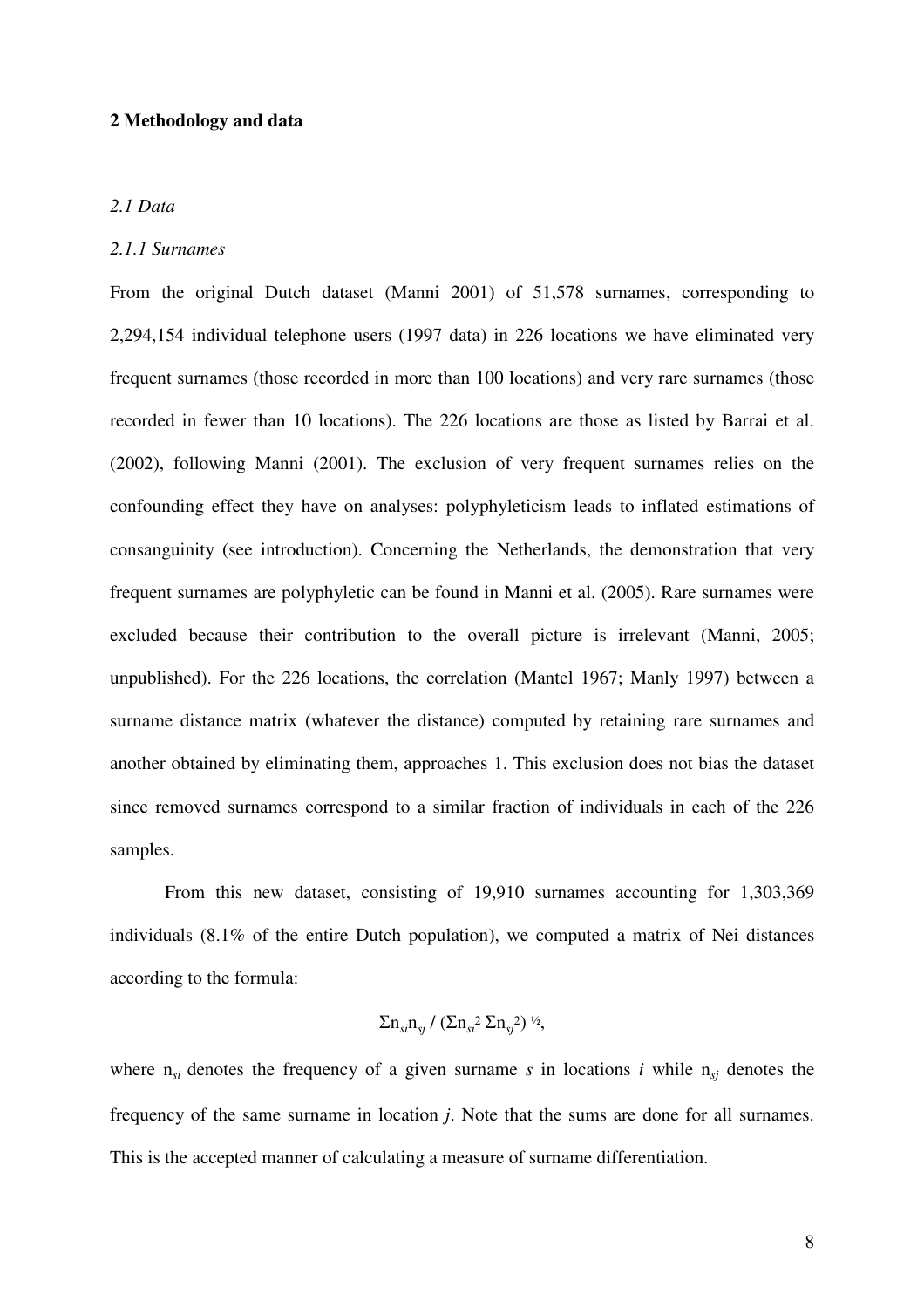# *2.1.2 Dialects*

Heeringa and Nerbonne (2001) analyzed Chamber's dialectal traveller (Chambers and Trudgill 1998) by sketching a line through the Dutch-Belgian area in which Dutch dialects are spoken. Naturally, this is a small sample of all the sites which one can compare in examining linguistic-geographic correlation, and Nerbonne et al. (1999) have computed regression models for all pairwise distances in the matrix of sampling sites, making the computation more stable than that of the monodimensional "traveller's distance" along a line.

In proceeding this way we are applying to linguistics the concept of "isolation by distance" that was first introduced in genetics by Malecot (1955) when he demonstrated that close populations are genetically more similar than distant ones. Interestingly, the similarity between genetic and linguistic data can be pushed further since, in both cases, the correlation with geographic distances is not linear and the same logarithmic transformation is applied to both datasets in order to obtain an improved linear model.

Levenshtein distances were computed over all pronunciations, using the same data as Heeringa (2004), although some technical constraints forced us to reduce the number of Dutch sites in the sample to 252. The Levenshtein algorithm calculates the least cost of operations needed to map one pronunciation string (phonetic transcription) into another (Nerbonne et al. 1999). The measurement is consistent for large samples of words (Cronbach's  $\alpha$  > 0.96 for 100-word samples from this set, see Heeringa, 2004, 170-177), and we used 125 words in the current study. The measurements have been validated with respect to scholarly tradition (Heeringa et al. 2002) and again with respect to lay dialect speakers' judgment of dialectal distance (Heeringa & Gooskens, 2004). The latter study showed that the measurement correlated highly with lay speakers' judgments (r=0.78). In addition, the technique has now been applied to Norwegian, American English, German, Sardinian, and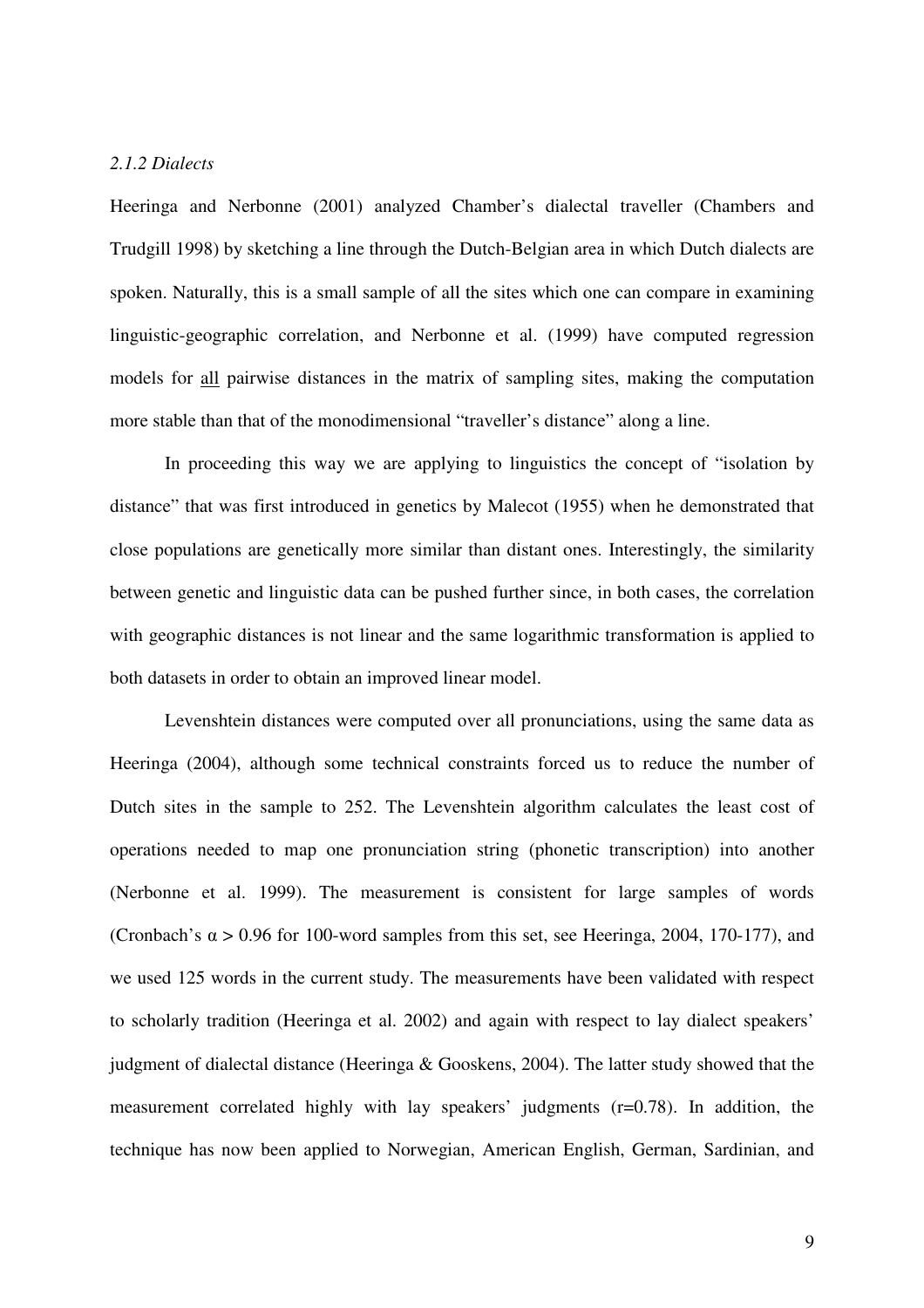Bulgarian and Bantu languages of Gabon. Interestingly, the same Levenshtein algorithm has been applied extensively to measurement differences in long genetic strings (Sankoff & Kruskal, 1999).

#### *2.2 Visualization of Diversity*

#### *2.2.1 Multidimensional Space: Principal Component Analysis (PCA)*

Principal component analysis (PCA) was applied to the data to graphically identify possible patterns of similarity between the 226 surnames samples and 252 dialect samples. The PCA method involves a mathematical procedure that transforms a number of (possibly) correlated variables into a (smaller) number of uncorrelated variables called principal components. The first principal component accounts for as much of the variability (variance) in the data as possible, and each subsequent component accounts for as much of the remaining variability as possible.

Multidimensional relationships between items can be seen in a bivariate or trivariate plot (if two or three axes are plotted one against each other). The analysis was performed with the Excel applet GenAlEx, by R. Peakall and P.E. Smouse (2001), freely available at: **http://www.anu.edu.au/BoZo/genAlEx**

#### *2.2.2 Geographic Analysis: the Monmonier Algorithm*

When sampling locations are known, the association between genetic and geographic distances can be tested by regression methods. These tests give some clues about the shape of the genetic landscape. Nevertheless, regression analyses are by themselves unenlightening when attempting to identify where barriers may exist, namely *the areas where a given variable shows an abrupt rate of change*. To remedy this, we look to a computational geometry approach which uses computed distances (surname, linguistic), or the residuals of the regression procedure, to identify the locations of barriers, and which additionally can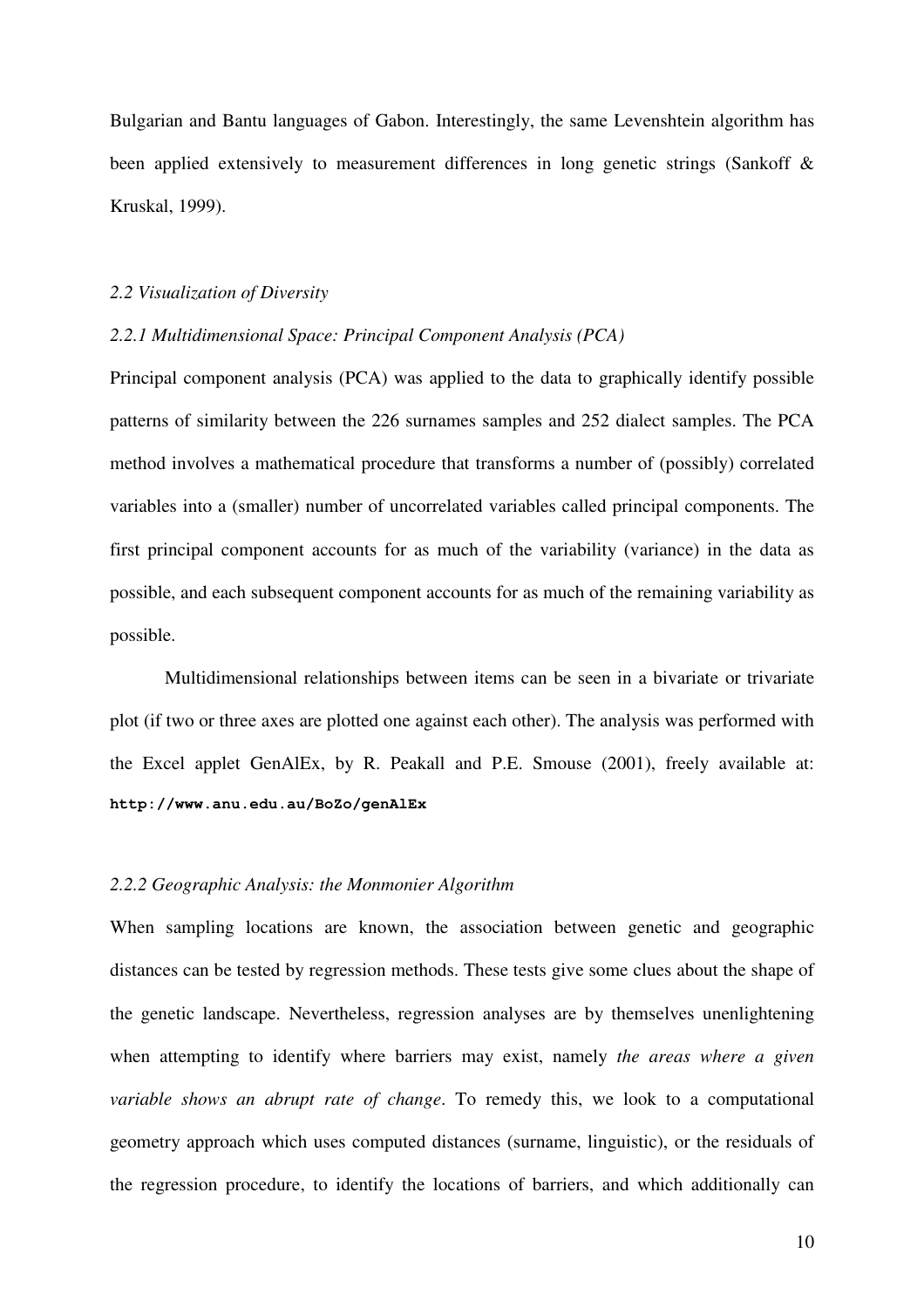therefore also show where the geographic patterns of two or more variables are similar. Inspired by this idea we have implemented Monmonier's (1973) maximum difference algorithm anew (Manni 2004), in order to identify genetic and linguistic barriers, namely the areas where differences between pairs of populations are unexpectedly large (with respect to Nei and Levenshtein distance measures). To avoid ambiguity we stress that we use the term 'boundary' synonymously with 'barrier'.

To test the confidence with which we may view the barriers in genetic or linguistic landscape, a significance test was implemented in the software by means of bootstrap analysis. As a result, *i)* the noise associated in genetic or linguistic markers can be visualized on a geographic map and *ii)* the areas where barriers are more robust can be identified. Moreover, this multiple approach allows us to inspect the barriers in order to get an idea of *iii)* the patterns of variation associated with different markers in the same landscape. In this study bootstrap analysis is undertaken for surname data only. A manuscript focusing on a bootstrap approach toward Dutch dialects is in preparation.

# *2.2.2.1 The Triangulation*

Delaunay triangulation (Brassel & Reif 1979) is the fastest triangulation method to connect a set of points (localities) on a plane (map) by a set of triangles. It is the most direct way to connect (triangulate) adjacent points on a map. It should be noted that Delaunay triangulation is the dual of Voronoi tiling (Voronoi 1908), which results in a set of polygons, each surrounding exactly one site and together covering the area studied. The Delaunay triangulation and Voronoi tiling may be derived from each other. Given a set of populations whose geographic locations are known, there is only one possible Delaunay triangulation. Once a network connecting all the localities is obtained, each edge of the tiling is associated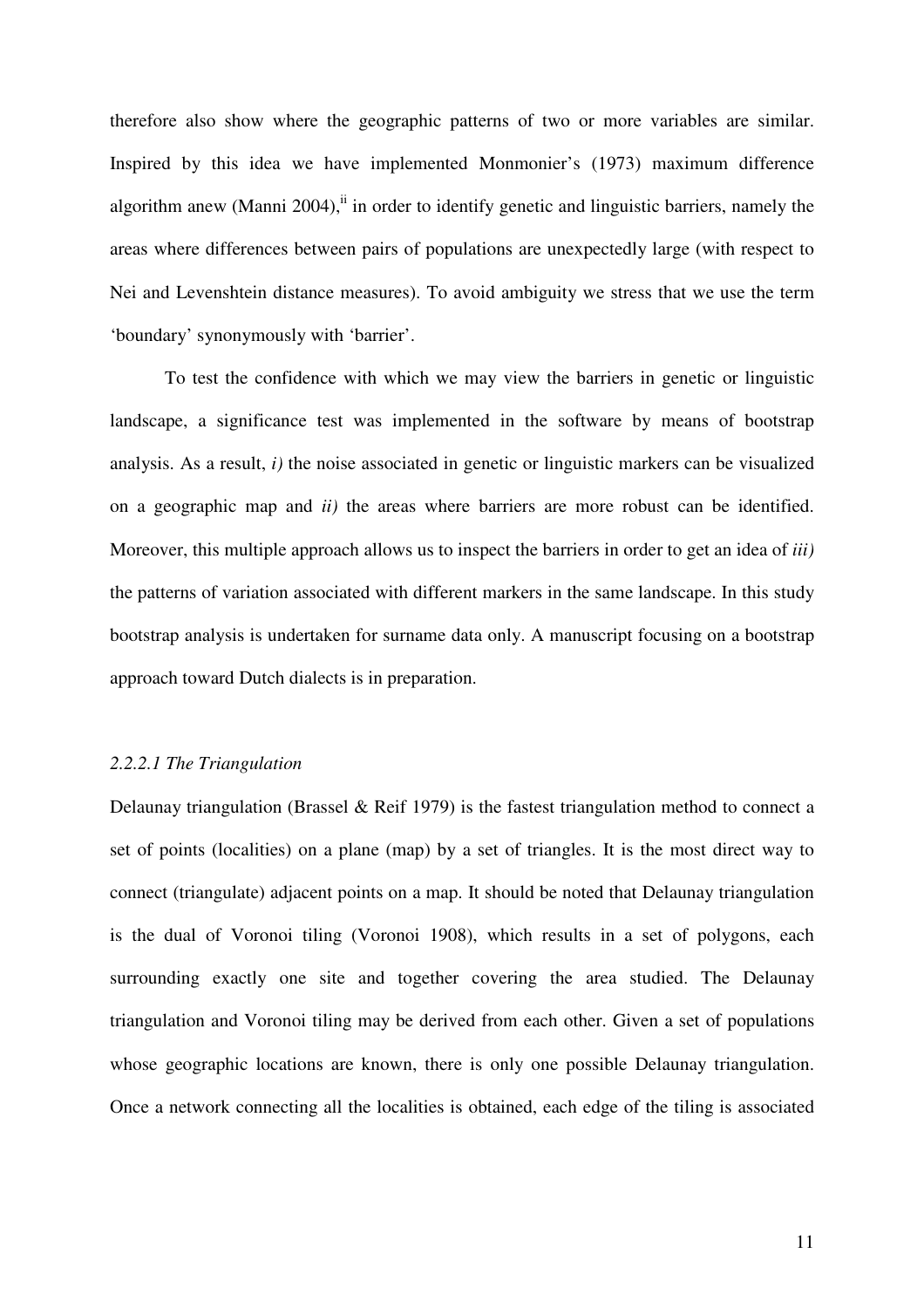with the distance between the sites in the tiles taken from a distance matrix. See Goebl (this volume) for a graphic sketch of these procedures.

#### *2.2.2.2 The Algorithm*

Monmonier's maximum-difference algorithm (1973) is used to identify boundaries. As we noted above, each edge in the Voronoi tiling is normally associated with the distance between the sites which the "tiles" surround. To apply Monmonier, we associate the edge both with the linguistic or genetic distance directly, or with the residual from the respective geographic regression. By repeated selecting edges associated with large residuals, we aim to identify coherent geographic boundaries. Boundaries are traced perpendicular to the edges of the network. Starting from the edge across which the genetic or linguistic distance value is maximum<sup>iii</sup> and proceeding across adjacent edges, the procedure is continued until the boundary under construction either has reached the limits of the triangulation (map) or has closed on itself by forming a loop around a population. In case of multiple barriers (constructed sequentially in an order in which the researcher has some choice), the construction stops at a previously computed boundary. In the unusual case where two edges have the same value, the one linking to a triangle with higher total values is included in the boundary.

# *2.2.2.3 Robustness of Barriers*

The execution of Monmonier's algorithm recalls the splitting process seen in the construction of phylogenetic trees: once a barrier passes across the edges of a triangle it can be extended only across one of the two remaining edges, in what we will define a "right or left" decision. To assess the robustness of computed barriers, we have developed a test based on the analysis of resampled bootstrap matrices. We repeated the procedure of finding boundaries using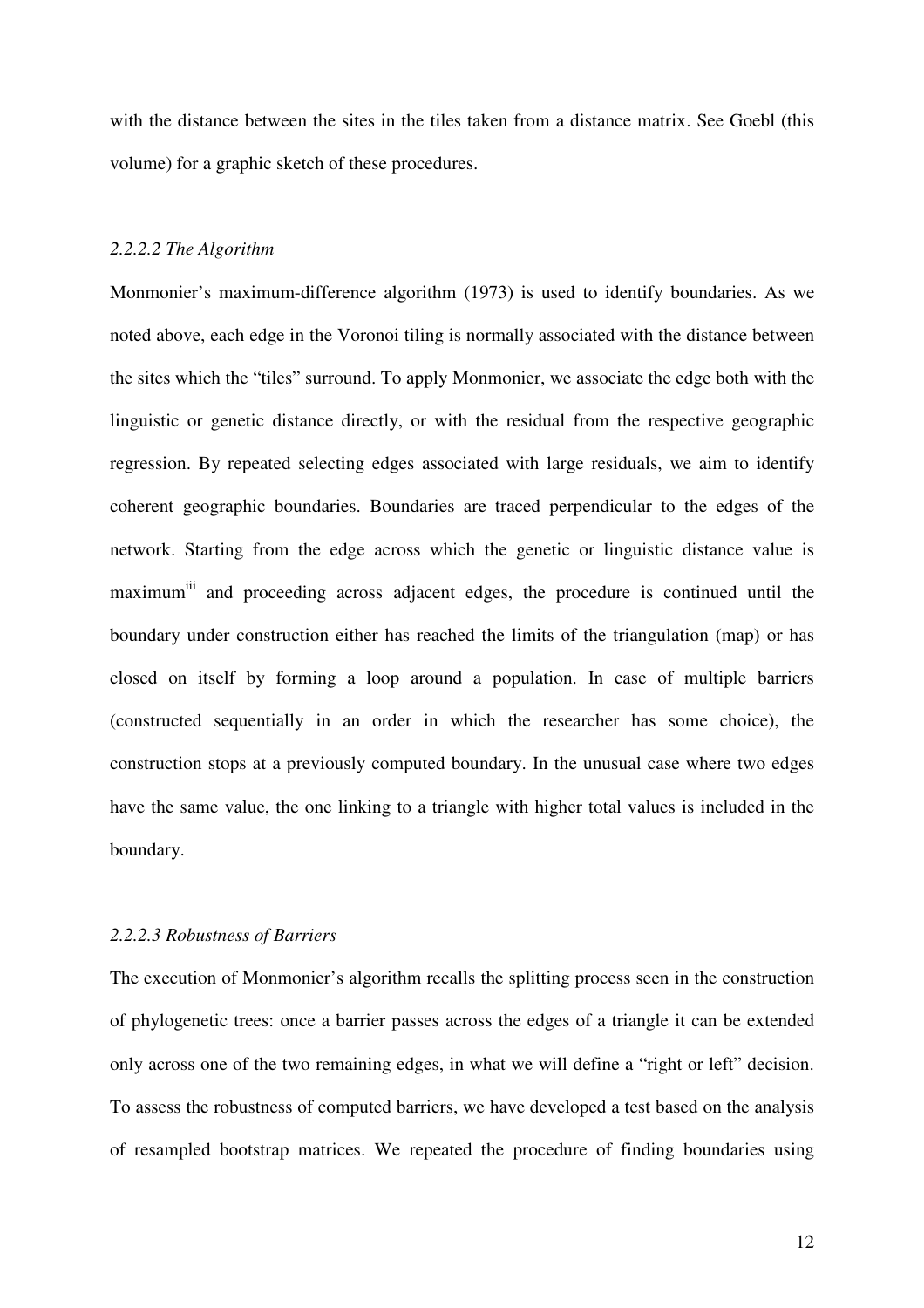matrices computed on datasets from which random elements had been removed while others, randomly selected as well, appear more than once. As with phylogenetic trees, a score is associated with all the different edges that constitute barriers, thus indicating how many times each one of them is included in one of the boundaries computed from the *N* matrices (typically  $N \ge 100$ ). In other words, if we have 100 matrices and we want to compute the first barrier, 100 separate barriers will be obtained. Such 100 different barriers (different in the sense that they have been computed on matrices obtained from modified datasets) are displayed in a single picture by increasing the thickness of the edges of the Voronoï tiling in proportion to the number of times they belong to one of the 100 barriers. If a pattern exists, whatever the modification of the original dataset, barriers should repeatedly emerge in certain areas of the plot. If barriers emerge everywhere in the plot then the results may be not robust (in terms of geographic differentiation).

The bootstrap procedure is intended to test if a given 'signal' (let's say a North/South differentiation) is reliably perceptible in the original data or not. If a majority of the items (i.e. single surnames, single words or linguistic features) exhibit a geographic pattern (…North/South), then such pattern will repeatedly emerge even when some items of the original dataset are randomly deleted or over-represented. In contrast if only a minority of the items suggests a pattern, after a repeated random modification of the original dataset, only few barriers will display it. In the latter case the pattern is not robust.

This procedure recalls the use of bootstrap in phylogenetic trees (Felsenstein 1985) and similar advantages accrue to this way of computing barriers, notably the way in which the confidence of the postulation of the barrier is reflected in the visualization.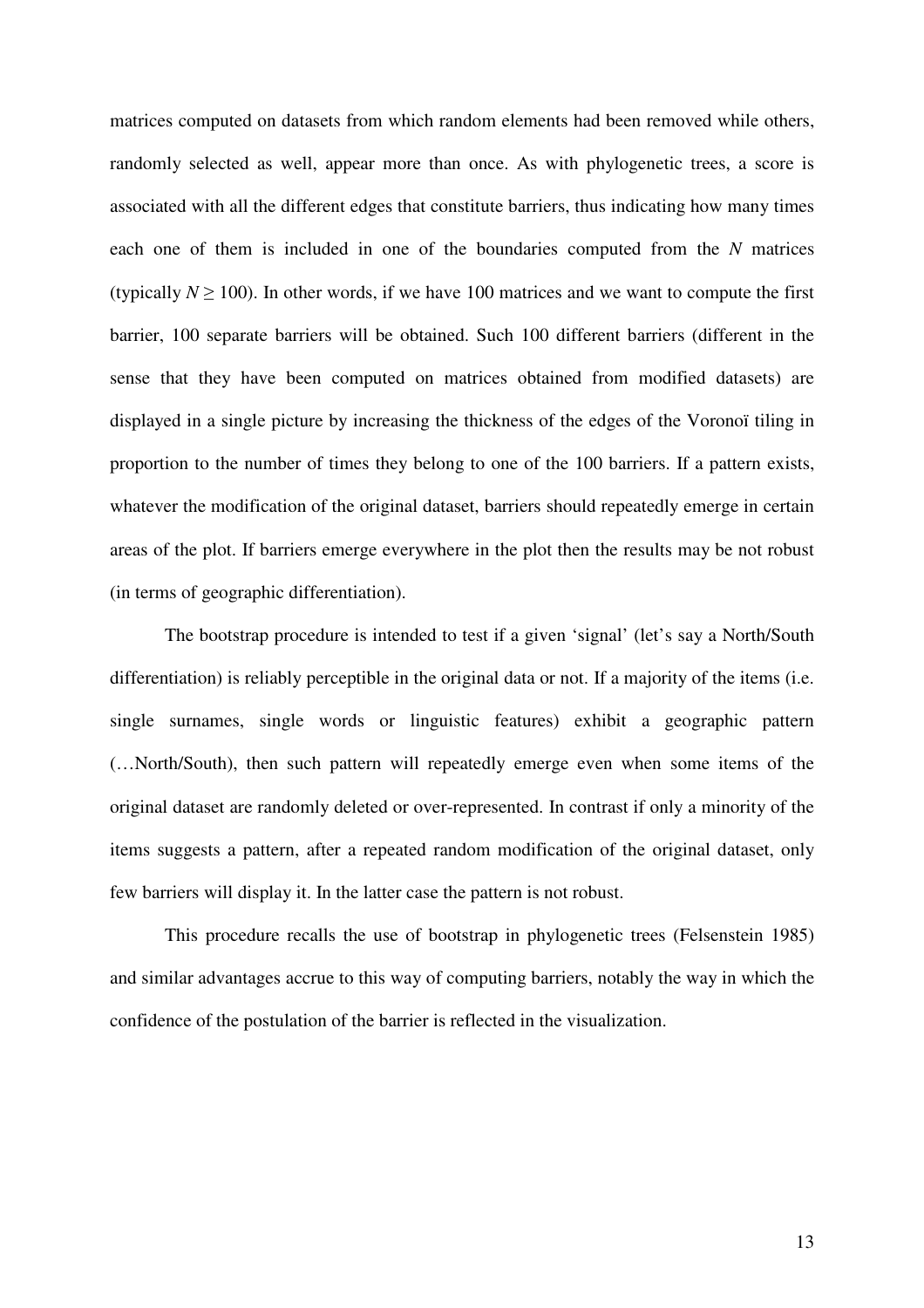### **3 Results**

#### *3.1 Surnames*

The PCA plot of surname distances (Fig. 2) distinguishes the geographic positions of the 226 sampled localities fairly well. It is possible to identify a well-defined Limburg cluster (see Fig. 1 for a geographic map of Dutch provinces) and a second cluster constituted by north Brabant samples. Remaining eastern and western samples are close to each other in a continuous swarm of points, while Zeeland samples are intermediate. A more detailed analysis of the topology of the plot reveals that, within the swarm, there is no overlap between northeastern and northwestern samples. It must further be noted that the topology of samples suggests more heterogeneity in the south of the Netherlands than in the north, where samples are plotted closer to each other. The two axes account for approximately 30% of the total variance, and further axes (even through the  $10<sup>th</sup>$ ) still account for significant fractions of the total variance. Even if the low fraction of variance explained by the first two axes—a frequent phenomenon when large numbers of samples are analyzed—means that Figure 2 is less than optimally representative and suggests a rather complex topology of samples in the multidimensional space, it still provides a reasonable first approximation of overall variability. Further axes point to the specificities of both Limburg and Zeeland and, more generally, to the differences existing between the northern and the southern part of the country.

To understand the geographic variability of surnames, given that general correlations are not informative about local variability, we analysed the surname distance matrix with Monmonier's algorithm (not shown). The barriers computed highlight some differentiation zones in the northeastern provinces and along the northern border of the Limburg and Dutch Brabant provinces. Moreover, the Zeeland province appears as very fragmented, suggesting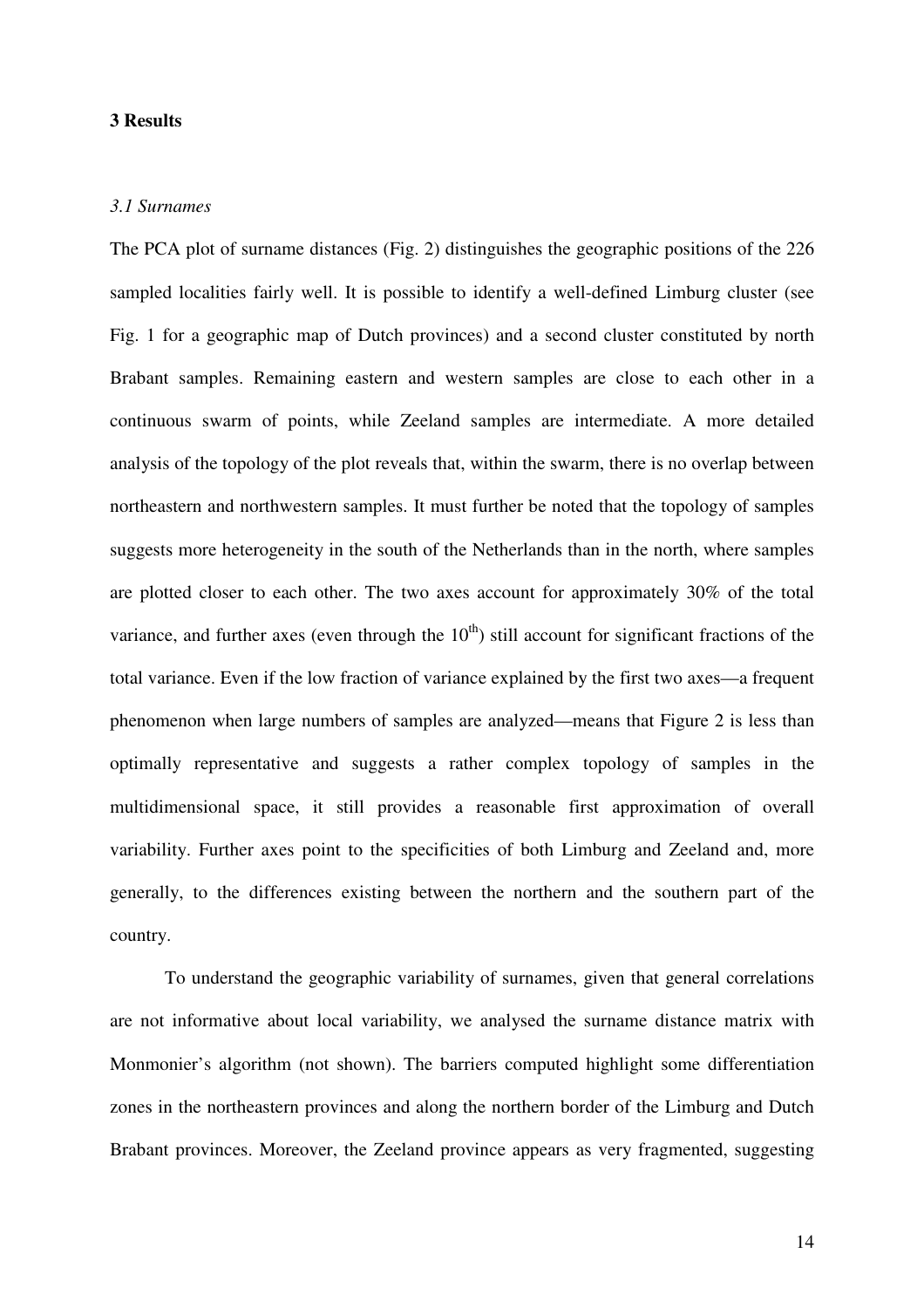that surnames are very heterogeneous in such area with important differences from one location to another. These conclusions are reinforced by the analysis of 100 bootstrap matrices computed by a resampling procedure of original surname data (thick black lines in Fig. 3). Bootstrap analysis leads to a clearer picture since some minor barriers in the northern part of the country and in Zeeland disappear. We also note the presence of a major barrier across the former IJsselmeer (the internal sea in the north of the Netherlands visible in Fig. 1).

To focus on the variance that is not explained by geographic distance, we computed a general regression between geographic and surname distances after a double logarithmic transformation  $\log y = 0.155 \log x + k$ , which is equivalent to  $\log y = \log x^{0.155} + k$ , which in turn is equivalent to  $y = \exp(\log x^{0.155} + k) = \exp(\log x^{0.155}) \exp(k)$ . If we represent  $\exp(k)$  as c, then the relation is  $y = cx^{0.155}$ . Geneticists are thus accustomed to analyzing the relation between geography and genetic variation as a power law; in fact this is standard in the analysis of genetic data. It is interesting to note that Seguy (1973) analyzed the relation between linguistics and geography as ling =  $\text{geo}^{0.5}$ , and that Heeringa and Nerbonne (2001) as ling = log (geo). In fact it is difficult to distinguish the analyses based on the logarithms of geography from those postulating a power law with a fractional coefficient of this size, so that we also apply the double logarithm transformations to the linguistic data.

Using this model we computed the expected surname distance, according to geography, between two sampled localities. The residual distance between observed and expected values can be either positive or negative, reflecting the influence of phenomena other than geography (history, systematic errors in data recording, etc). In figure 3 (solid gray lines) we show the Monmonier analysis of the matrix of residuals. Besides some very local barriers (numbered as '2'; '5'; '6'; '8'; '9'; '14'; '16'), previously observed patterns are confirmed—with the exception of the IJsselmeer boundary, which disappears. Methodologically, it is interesting to note that this latter boundary was traced across some of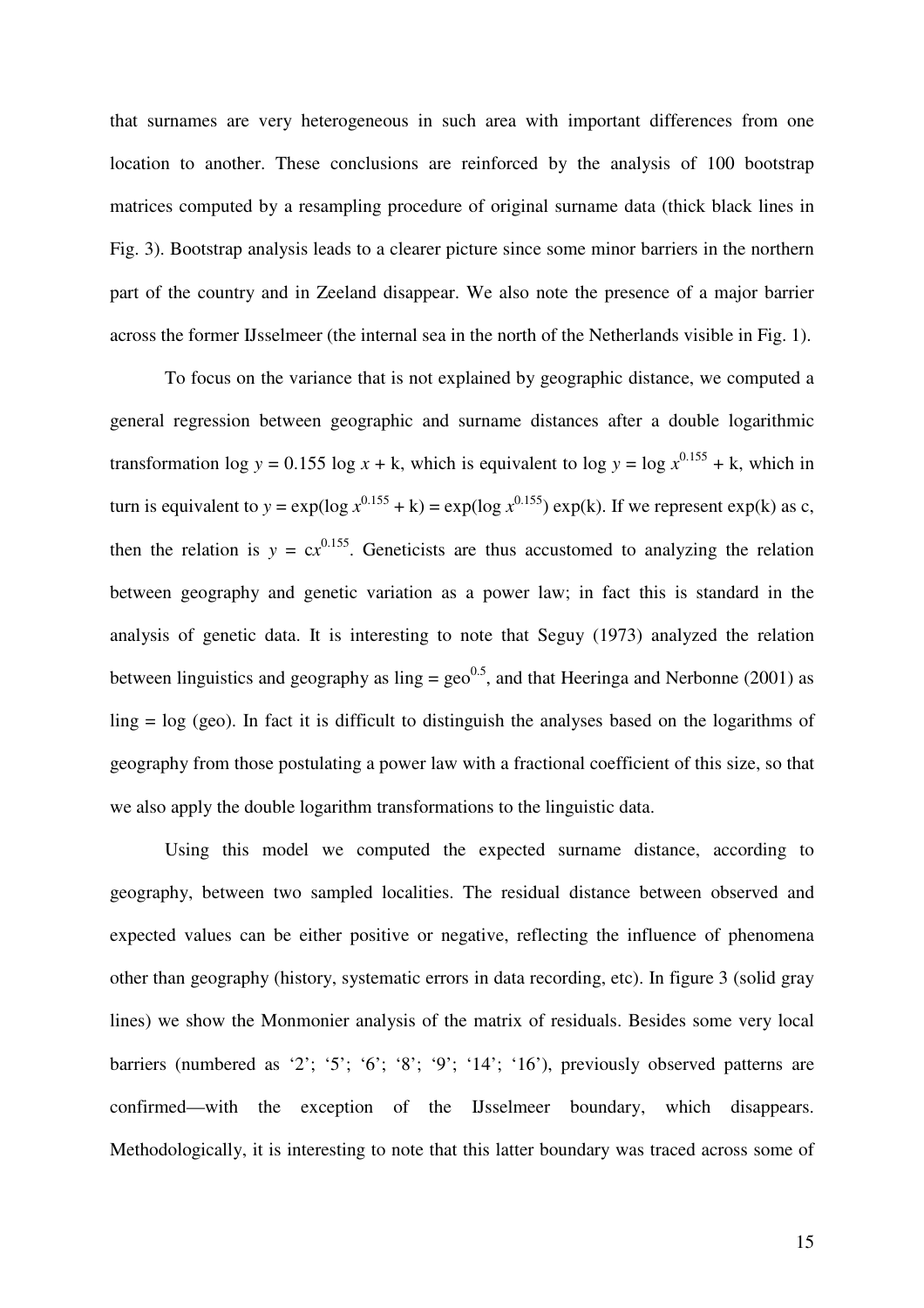the longest edges of the Monmonier triangulation. As a consequence, the IJsselmeer boundary mirrors a surname differentiation related to the longer geographic distances, if compared to the average length of the Delaunay triangulation edges, which naturally emerge when comparing the samples on the opposite sides of inland sea. Seen from this perspective, the IJsselmeer does not seem to have been a substantial geographic barrier to internal migrations.

# *3.2 Dialects*

With an identical methodology we analyzed the dialect data of the Netherlands. The matrix of Levenshtein distances is visualized in the bidimensional PCA plot of Figure 4, which suggests very good structure in the dialect data. Low Saxon and Low Franconian dialects are grouped into separate clusters, while Frisian samples are represented by three different clusters that describe (rural) Frisian, archaic Frisian (Hindeloopen, Schiermonnikoog, Terschelling island), and Friso-Franconian varieties (Frisian cities, Midsland, Ameland island and Het Bildt). Intermediate between Friso-Franconian and Low-Saxon we find a small Friso-Saxon group (Westerkwartier and Stellingwerf). Gray dots represent varieties spoken in central Gelderland, while empty dots correspond to varieties of the Dutch province of Zeeland. The first and second axis account for 40,8 % and 36,7 % of total variance respectively. The second axis has been mirrored and the plot have been rotated to visually suggest the correlation between the topology of samples and their real geographic locations. We will not describe such classification in more detail since it has been already fully discussed (Heeringa 2004).

Not surprisingly, Monmonier boundaries (Fig. 5) confirm the PCA plot for the most part. We find a northwestern Frisian area (barriers '1' and '2'), a small northeastern area (part of the province of Groningen surrounded by barrier '20'), a large northeastern area (Low Saxon), a large more or less southwestern area (Low Franconian), a small southwestern part (province of Zeeland, barrier '9') and a small area in the southeast (part of the province of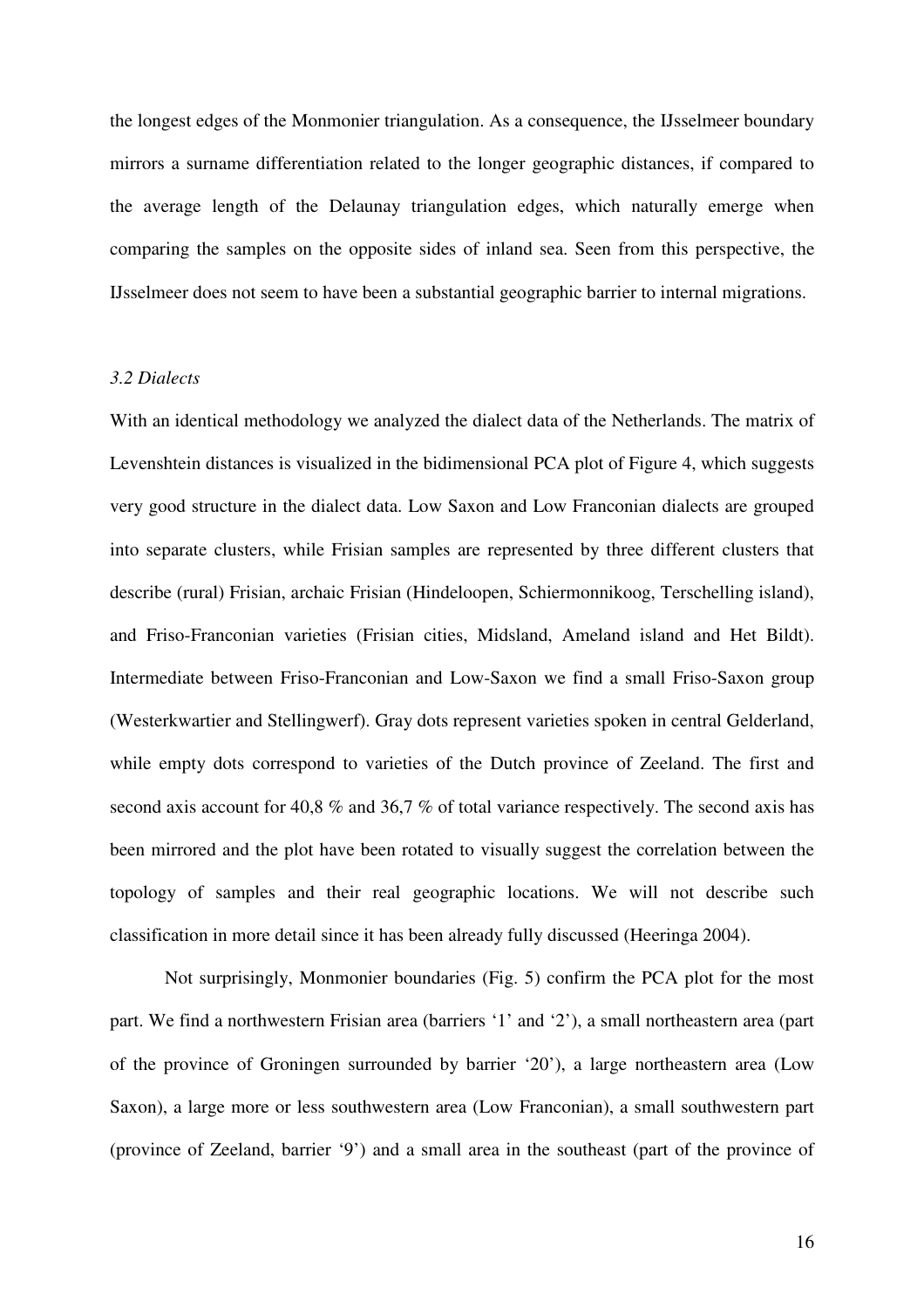Limburg encircled by boundaries '5'; '7'; '17'). The distinction between Low Saxon and Low Franconian is not unexpected. One of the best-known features which demonstrates this distinction is the pronunciation of the final [an]-syllable. E.g. *lopen* 'to walk' is pronounced as [lo:pm] in Low Saxon, and as [lo:pə] in Low Franconian dialects. Fragmentation is found in Friesland due to the well-known cohesion among the urban, Friso-Franconian varieties.

As with surname data, we continued the analysis by computing, after a double logarithmic transformation, a linear regression model (log  $y = 0.287 \log x + k$ ) between geographic and Levenshtein distances to obtain the matrix of residuals that is plotted in the PCA analysis of Fig. 6. This is a novel treatment of the linguistics data, which we discussed in 3.1 above. The residuals reflect variance that is unrelated to geographic distance in general, and in a way residuals correspond to the ideal case of linguistic differences that would obtain between locations that were equidistant. Therefore geographic-proximity or -distance virtually plays no role in residual distances. In this sense the proximity of samples in the PCA plot of figure 6 indicates that the same historical and social factors may be responsible for such similarity and vice versa. We find that the remaining structure in the multidimensional PCA plot, computed on residuals, is still striking and appears at some points to reflect geography after all, maybe suggesting that the influence of geography is not constant. See Goebl's paper in this volume for a reflection on the variable effect of geography. Further research and an appropriate intellectual frame seem necessary to address such new issues, which might *a priori* be expected to shed light on the mechanisms of linguistic differentiation through space.

The shape of Monmonier barriers, based on the matrix of residual Levenshtein distances (Fig. 7), confirms the barriers previously found in Zeeland (boundaries '11'; '15'; '19' in Fig. 5) as well as the Saxon dialect area that is still surrounded by several barriers ('1'; '3'; '10'; '14'). The surface of the northern part of the Saxon area seems less contoured when compared to Figure 5, since its northern part (corresponding to the province of Groningen) is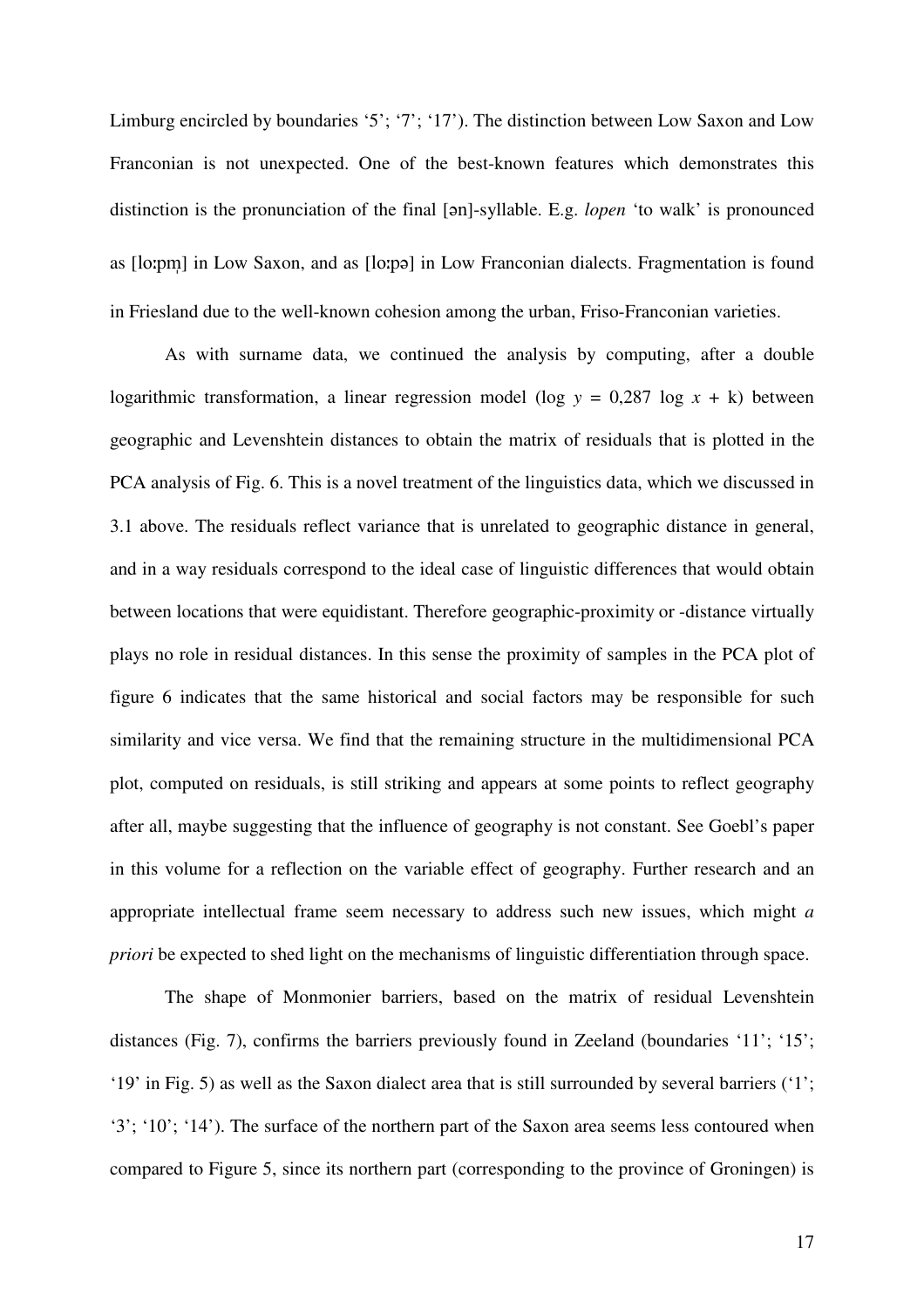now geographically continuous with Friesland, but is separated from the province of Drenthe by boundaries '1' and '3'. As in the original matrix of Levenshtein distances (Fig. 5), Friesland is still fragmented (as shown by the shape of barriers '2'; '5'; '7'; '9') because of the dialect islands of the urban Frisian mixed varieties (Friso-Franconian) in the Frisian dialect *continuum*. A completely new feature of Figure 7 is the boundary that begins on the left (west), follows the border between North and South Holland and then veers south to pass vertically through the provinces of Utrecht and North Brabant. Even if this border has not been discussed extensively in previous studies, so that we cannot easily compare alternative explanations about its meaning, the border is nonetheless interesting since it could be attributed either to heterogeneous transcriptions (Heeringa 2004) or to latent linguistic structures emphasized in some traditional maps (Lecoutere 1921).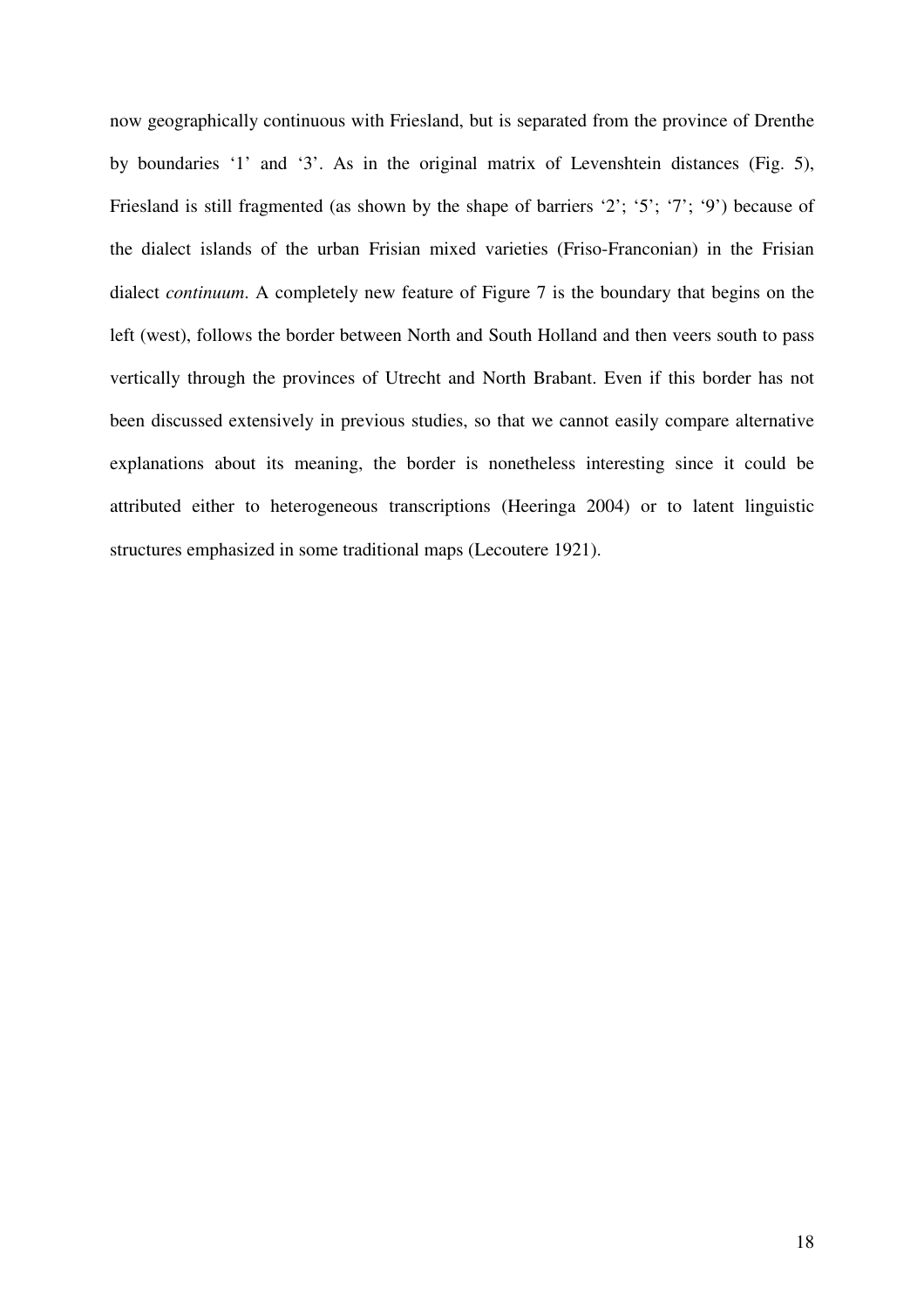# **4 Discussion**

The major aim of the study was to evaluate to what extent the patterns of geographic variation of surnames overlap with those of linguistic diversity.

Family names are a specific part of language. Therefore, their interest as a proxy to Ychromosome genetic diversity has sometimes been regarded as weak because they were also expected to be influenced by extra-chromosomal factors, i.e. the pressure of the linguistic environment. If this were true, such pressure would always be detectable—whatever the context. Following the geographical approach used here, and thus focusing on the barriers where geographic influence is insufficient as an explanation of genetic or linguistic difference, we note no striking correspondences between the two markers, e.g. in comparing the areas of differentiation in Figures 2 and 4; 3 and 7. We can then conclude that the pressure of the linguistic environment on surnames is absent or negligible and reasonably extend our claim to any future work addressing the comparison of surnames and linguistic markers. With respect to geographic distribution, *surnames are not words*.

To be sure distributions of linguistic and genetic variation correlate very significantly  $(r = 0.417***$ <sup>iv</sup> where significance was calculated using Mantel test (1967) on the 74 sites common to the surname and dialect samples). But this just reflects the correlation existing between linguistic and geographic distances ( $N = 252$ ;  $r = 0.546$ <sup>\*\*\*</sup>) on the one hand, and between surname and geographic distances ( $N= 226$ ;  $r = 0.507$ <sup>\*\*\*</sup>) on the other. Because both pronunciation and surnames correlate strongly with geography, they seem to be correlated with each other (much as shoe size and reading ability correlate in children because both correlate strongly with age). But there is no correlation between matrices of residual Nei and Levenshtein distances, i.e. there is no correlation between surname and linguistic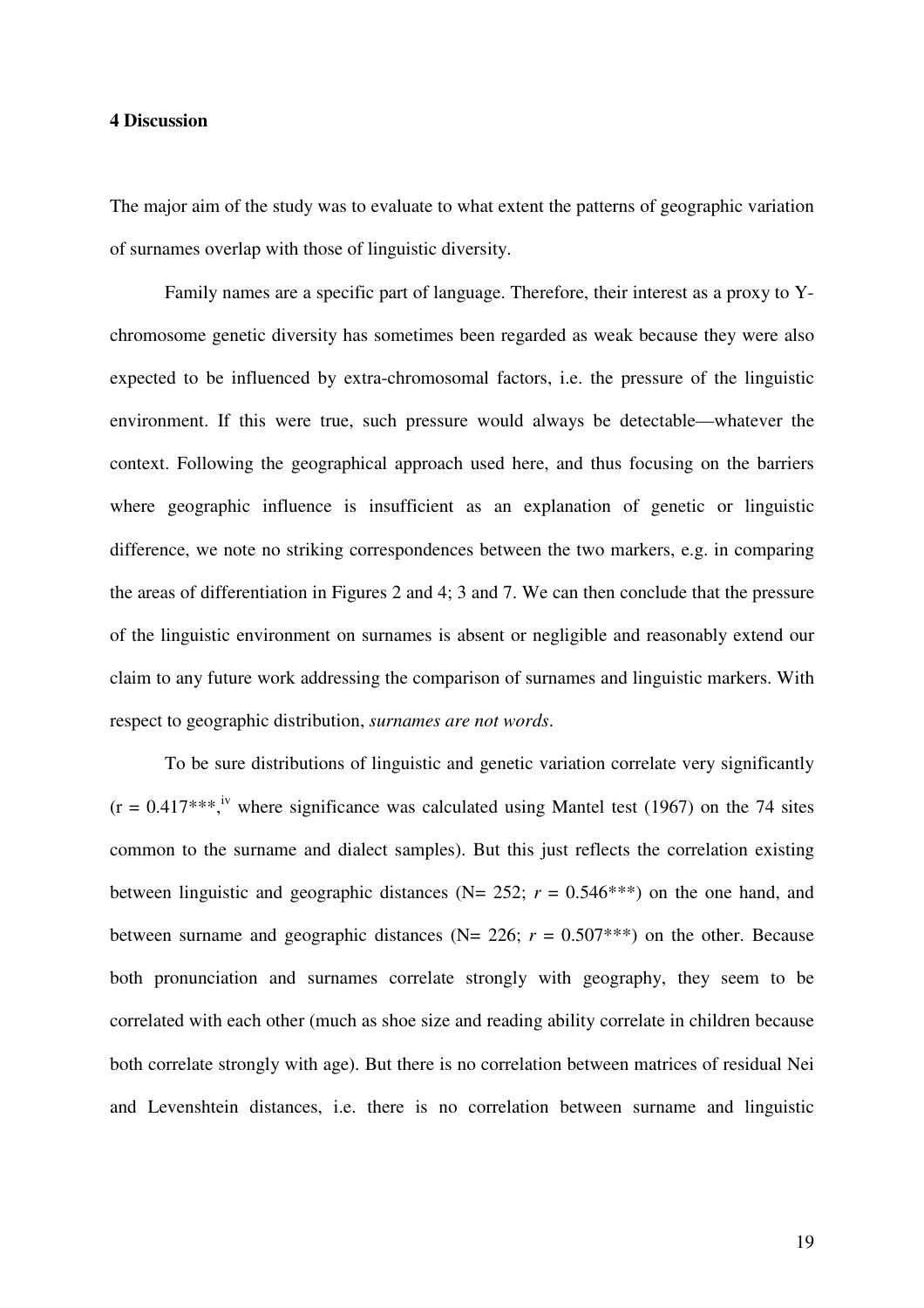differences once their common dependence on geographic distance has been included in a statistical model.

If we describe the situation from the point of view of a multiple regression model in which we test geography and surname differences as independent predictors of linguistic distance, then the two predictors are collinear, leading a hasty analysis to attribute influence to both predictors, where a careful analysis in fact displays none. The correlation between linguistic and surname markers is entirely explained by their common collinearity with geography.

In fact we may strengthen our own conclusion that in the Netherlands there has been no demonstration of a relation between linguistics and surnames by noting the differences between the model used here and those used in our earlier dialectometric work. Nerbonne et al. (1999) calculated a correlation coefficient of (r=0.68\*\*) using an overlapping 100-element set drawn from the same full data set (that includes the Flemish part of Belgium) from which the sample used in this paper was drawn, but they used a linear regression model rather than the power law (doubly logarithmic) model used here. The linear model clearly explains a great deal more linguistic variance than the power law model. Heeringa and Nerbonne (2002) use a logarithmic model, and although their data set yielded an unusually high correlation, we have found in general that logarithmic models function best. It appears that the optimal linguistic model takes a logarithmic form, in distinction to the power law relations favored by geneticists. This reinforces our main conclusion, viz. that the linguistic and genetic patterns of variation are different, even if they are both conditioned strongly by geography.

Our conclusions strikingly differ from those of a similar study comparing surnames and dialects in France by Scapoli et al. (2005). But we suspect that these authors failed to control their matrices of genetic and linguistic distances for common geographic conditioning, leading them to the incorrect conclusion that language similarity is an indicator of genetic

20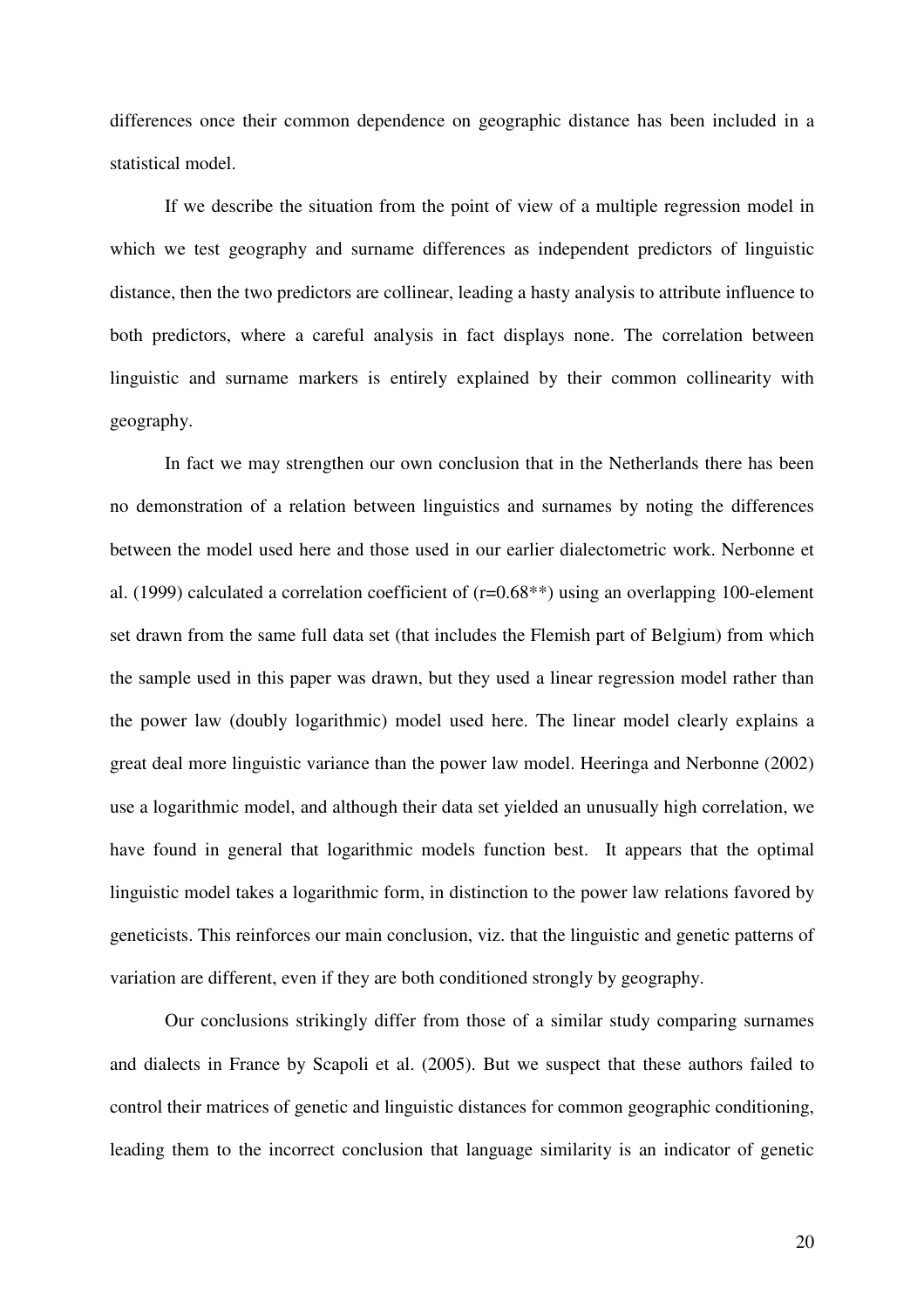kinship even at local levels. This may be occasionally true but needs to be systematically verified by analysing residuals.

Concerning the Netherlands, the only close match between the variation of surnames and dialects is found in the province of Zeeland, which is also geographically apart from surrounding areas (Figs. 3; 5; 7). This special status of Zeeland may be due to its geography, since it consisted until recently of several islands, which, starting in the XIV century (*Atlas van Nederland 1996*), increased in size and-thanks to land reclamation efforts-eventually turned into peninsulas at the beginning of  $20<sup>th</sup>$  century. Relative social and geographic isolation, together with an economy based on fishing and trade, may have maintained and reinforced a closed social structure still visible in surname and dialect variability. A diversity that is also mirrored by the different agriculture practice between "insular" Zeeland and Zeeland Flanders (see Fig. 1). Finally, an additional and complementary explanation is represented by more intense contacts with the adjacent western Flemish area (Belgium).

The computation of a regression model leading to matrices of residuals is expected to better illuminate demography (surnames) and social patterns (dialects), both of which are related to history (in a broad sense) rather than to geography. As a consequence, we can interpret the surname barriers found along the northern borders of Zeeland, North Brabant and Limburg as the results of historical phenomena. The significance of such major separations is confirmed by bootstrap matrices visualized through the Monmonier algorithm and by the analyses of residual distances as analyzed with it (barriers  $4$ ';'18' in Fig. 3)—which brings up to new issues.

As we said the distribution of surnames only mirrors demographic phenomena, $v$ without any influence from their linguistic environment. Therefore, when we seek explanations for such barriers, which we see that linguistic culture does not support, we must turn to other factors. In this case we are struck by the correspondence between the border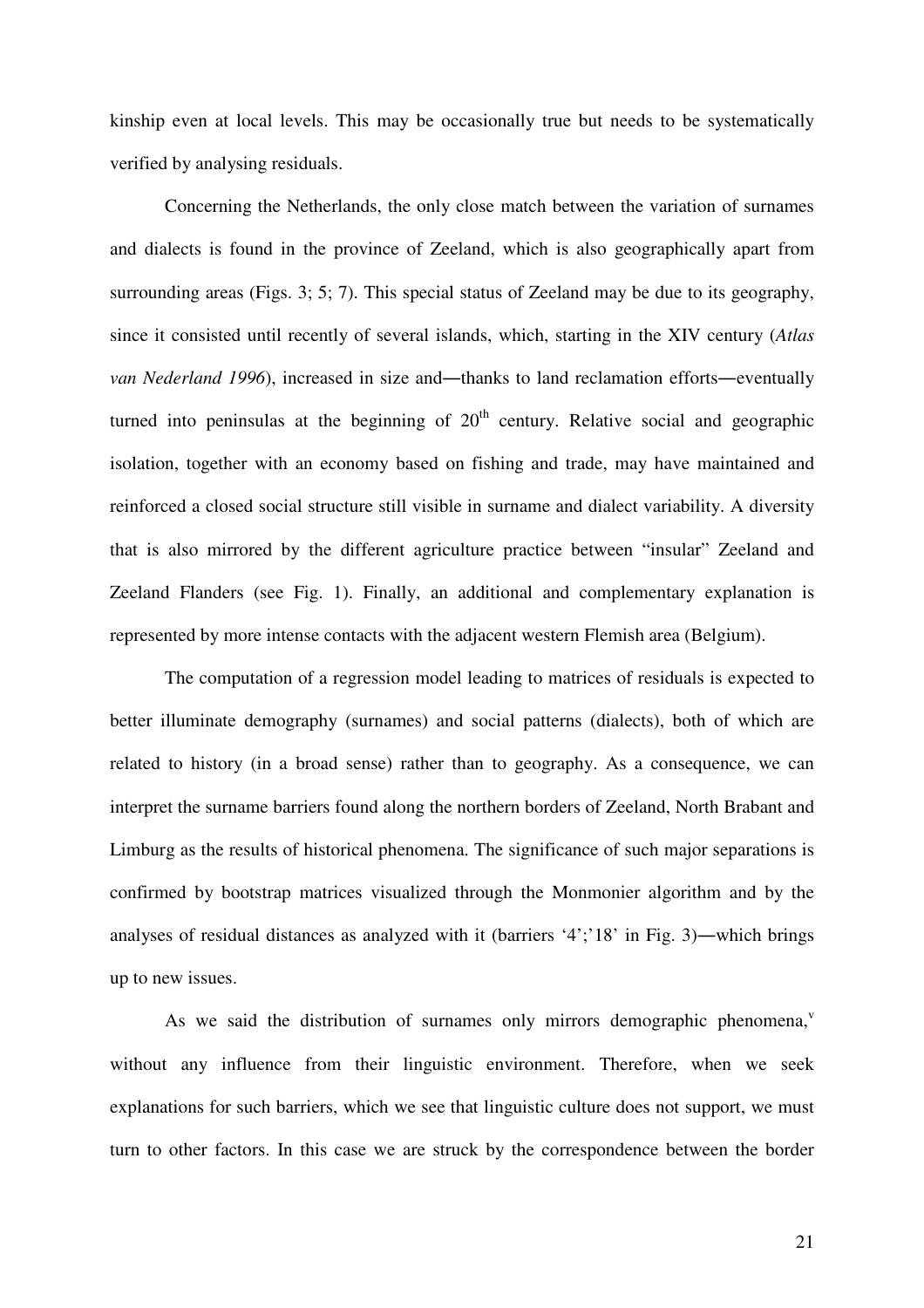induced by common surnames and the border of the Catholic area of the Netherlands (Fig. 8). The strength of the surname border suggests that the frequency of inter-marriages between Catholics and Protestants was very low. This religious distinction may have acted as a social boundary, thus increasing surname differences between populations on the border's sides. The fact that there is no linguistic evidence (Fig. 7) of such separation means that more casual social contacts and interchange were not diminished between Catholic and Protestant populations. Communication proceeded in spite of a profound social cleft.<sup>vi</sup>

Our article focused on patrilineal genetic differences (surnames) and their relation to culture and its transmission. Intuitively, the observed incoherence between patrilineal markers of genetic relatedness and linguistic space-distributions may be regarded as misleading, once culture (language) is assumed to be transmitted matrilinearly. This was a concern expressed by one of the scholars who reviewed our article. In other words, his question was *would our findings have been the same if surnames were maternally transmitted?* Some readers may remember a popular study pointing to the greater dispersion of females when compared to males (Seielstad et al. 1998). Such results, based on the comparison between specificallypaternal (Y-chromosome) and specifically-maternal (mitochondrial DNA) genetic markers, were explained in terms of patrilocality.<sup>vii</sup> Even if alternative explanations (Dupanloup et al. 2003) and different conclusions (Wilder et al. 2004) have been provided since, we note that this debate mainly concerns the deep time-frame of pre-historical times and not the timeframe of the surname data. Family names only portray the variability of populations as if "Adam(s)" and "Eve(s)" lived at the time of surname introduction (two centuries ago in the Netherlands). If surnames can be a proxy to genetics, they are effective only in the depiction of recent demographic phenomena.

Even considering that in Europe "matrimonial migrations" generally consist of only a few kilometers and that we are dealing with differences that can be traced back for eight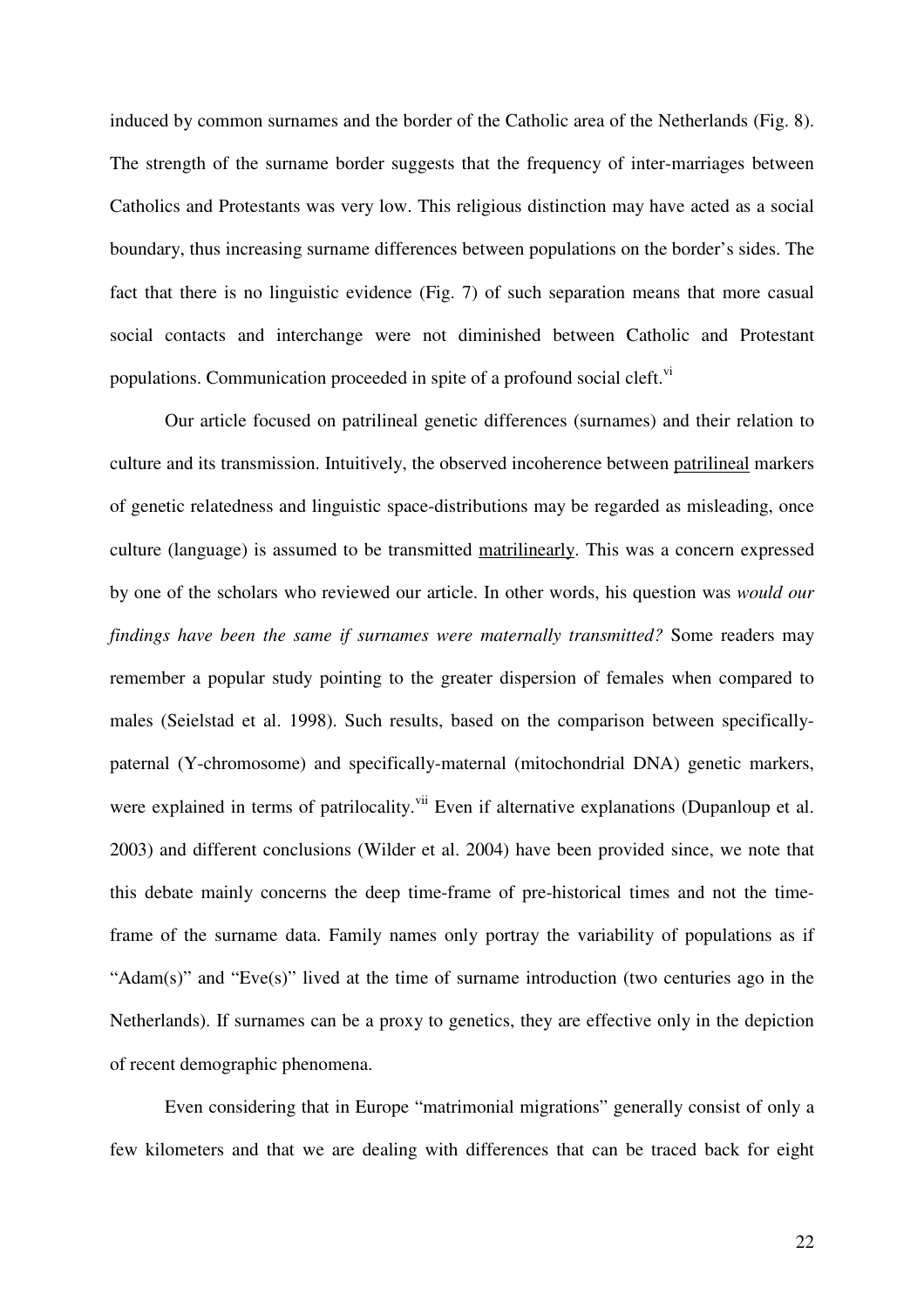generations only, it is likely that patrilocality plays a role in our dataset, meaning that females move more than males. A very recent paper (Gagnon et al. 2006, in press) based on the "corefringe model" by Heyer (1993) suggests that sons inherit their propensity to migrate from their fathers, while such transmission is largely absent among women. The intergenerational dependency in the probability of migration implies that the pool of migrants is not a representative sample. The social explanation is that, once settled somewhere, the newcomers seldom become the owners of the land (or of other means of production) so their sons are more likely to move out. In this process their new Y-chromosome variants tend to disappear in the next generation, while daughters of immigrants can become part of the new community by marriage and, therefore, have higher chances to enrich the local pool of genetic diversity. If such migrational behavior partially counteracts the effects of patrilocality, females still migrate more than males. To answer the thorny question of our reviewer: if women transmitted Dutch surnames we would have computed pairwise surname distances smaller than patronymic ones. The picture would have been the same but with a lower level of detail (more migrations imply smaller local differences). Therefore there are no reasons to expect a higher correlation between surname and dialect variability if female lineages were taken into account. Moreover, concerning the role of the mother in language transmission, we also remind that most linguistic studies emphasize the importance of the peer group, outside the immediate family, in influencing adolescent patterns of speech, and the general suspicion is that these are normally then resistant to change in later life. This would be a valuable area for further research.

Besides the major research question of the article, we think that some methodological outcomes should be reviewed. First of all, the use of matrices of residual linguistic distances obtained after the computation of a regression between geographic and linguistic distances has been rewarding. This approach has enabled us to visualize computationally the geographic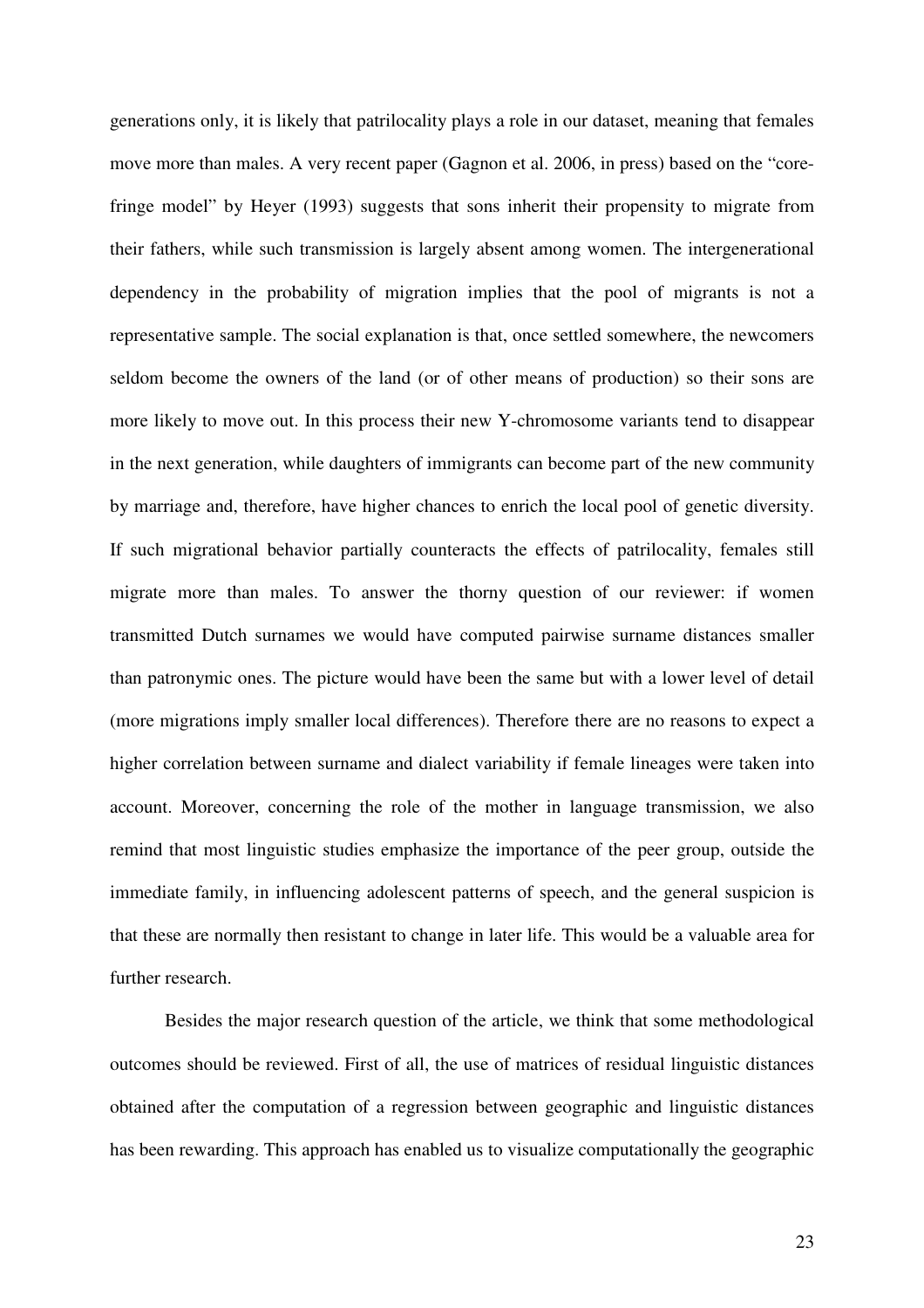affinity of the province of Groningen to the Frisian speaking area (Fig. 7). This closer relation may mirror the early linguistic history of the Groningen area, where some Frisian varieties were last spoken in the early part of the  $16<sup>th</sup>$  century (see Hoekstra, 2001, p. 139, Niebaum, 2001, p. 431). Besides some few contemporary phonetic features, there has been no linguistic evidence that a different language was once spoken in this area, thus underscoring the effectiveness of the methodological approach we undertook. But see Spruit (this volume) for an analysis of the syntactic variability in which the north of the Netherlands appears much less heterogeneous than it does in lexical and phonetic analyses.

We should also like to emphasize the value of Monmonier's algorithm for linguistic applications (see also Manni et al. 2004 for further discussion). The algorithm allows a geographical visualization of the variability in a distance matrix, showing where differentiation is located. Unless there is a perfect correlation between the variable under study and geographic distances (meaning that there are no major barriers), the Monmonier method adds geographical detail to the multidimensional analyses such as multidimensional Scaling or PCA, which are still the primary analytical tools for appraising linguistic variability. See also Goebl (this volume) for an examination of the variability of the influence of geography on dialect.

At first blush, barriers computed with the Monmonier's algorithm might remind linguists of bundles of isoglosses. While the Monmonier's approach may only be applied to dialectometrical data, since it requires numerical data, it is true that it mirrors the same goal of a synthetic representation of variability that isogloss bundles were likewise designed to operationalize.

Even though the methodologies for analyzing genetic and linguistic data are becoming very similar, at a conceptual level several differences still exist. The architecture of this paper reflects one of them: population geneticists are more interested in the differences between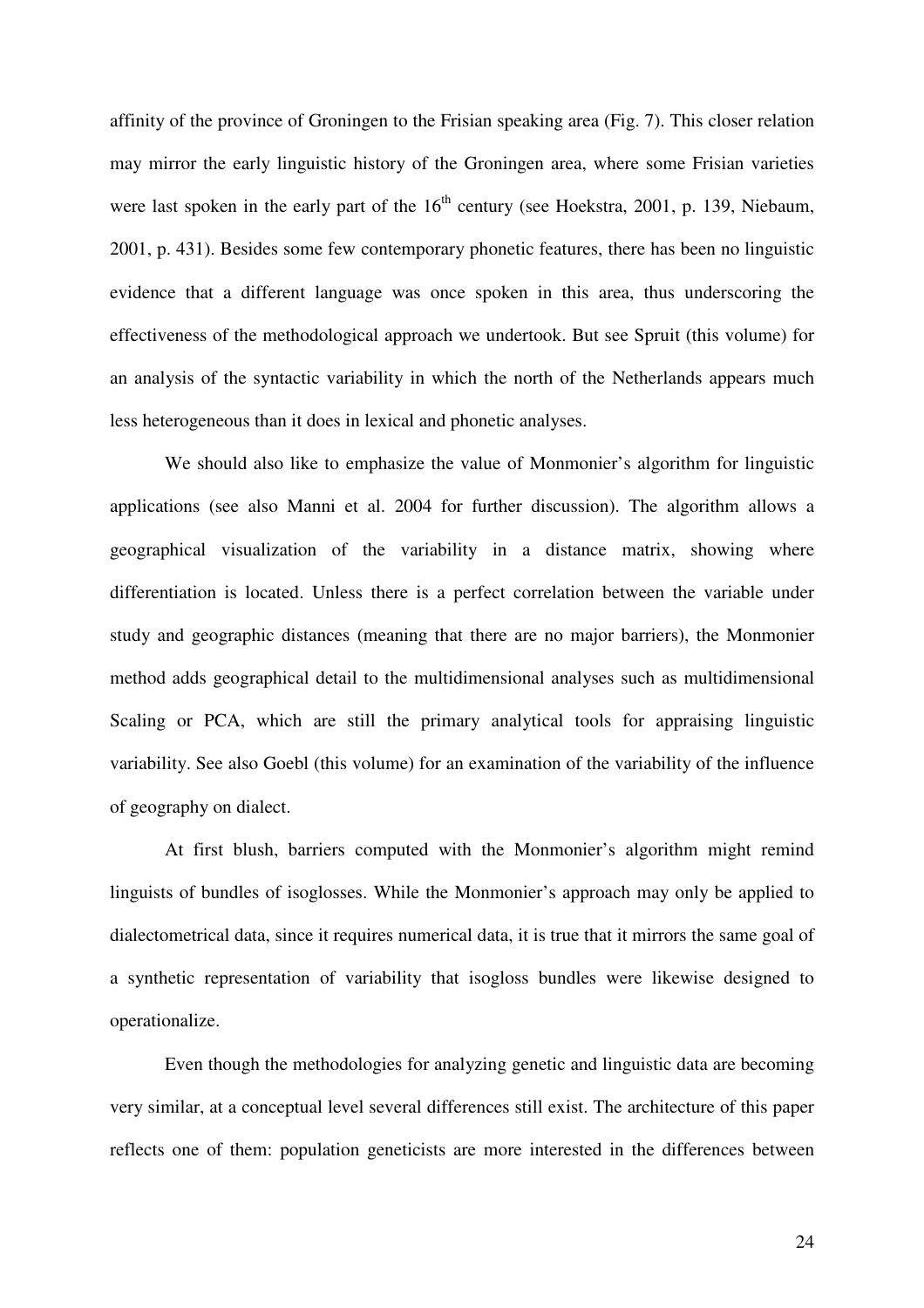populations than in homogeneity or similarity. The main reason lies in the low differentiation of human populations on a global scale. Only 15% of the variance of the human genome is explained by differences between groups of populations, whereas individual differences explain 85% of the total variance (Barbujani et al. 1997). In other words, two individuals living in the same area are likely to be genetically more different than two individuals living in different continents.<sup>viii</sup> The above reasons explain why, at small geographic scales, the leading hypothesis of human population geneticists was to expect low or non-existent genetic differentiation. Since similarity (homogeneity) is expected, all the practical and conceptual work of the discipline has been focused on the detection of differences.

Linguists, on the other hand, have often focused on the geographic distribution of linguistic variety and its composition—regardless of its ultimate explanation. It is not unfair to say that the geographic conditioning of language variety has been studied as much for the light it sheds on the nature of linguistic structure as for the improved view of (social) history it enables. While linguistic studies, like genetic ones, are keen to catalogue the differences between language varieties that are really very similar, there has been no similar success in quantifying the degree to which language varieties (seen from the perspective of all existing varieties) might differ. Perhaps some further cross-fertilization from genetics into linguistics might be worthwhile.

In conclusion, the development of computational linguistics studies, as well as the application of spatial and statistical analyses enabled by this discipline, will tell us if dialect *continua* are a satisfactory view of linguistic variability or if more innovative interpretations of the geographic patterns of dialect variation are needed, especially when dealing with old or ancient linguistic patterns. We hope that future directions of investigation will be focused on interdisciplinary understanding, exhaustively discussed by Goebl (1996), of the interrelations existing between surnames and dialects. Since we are also investigating the varying degrees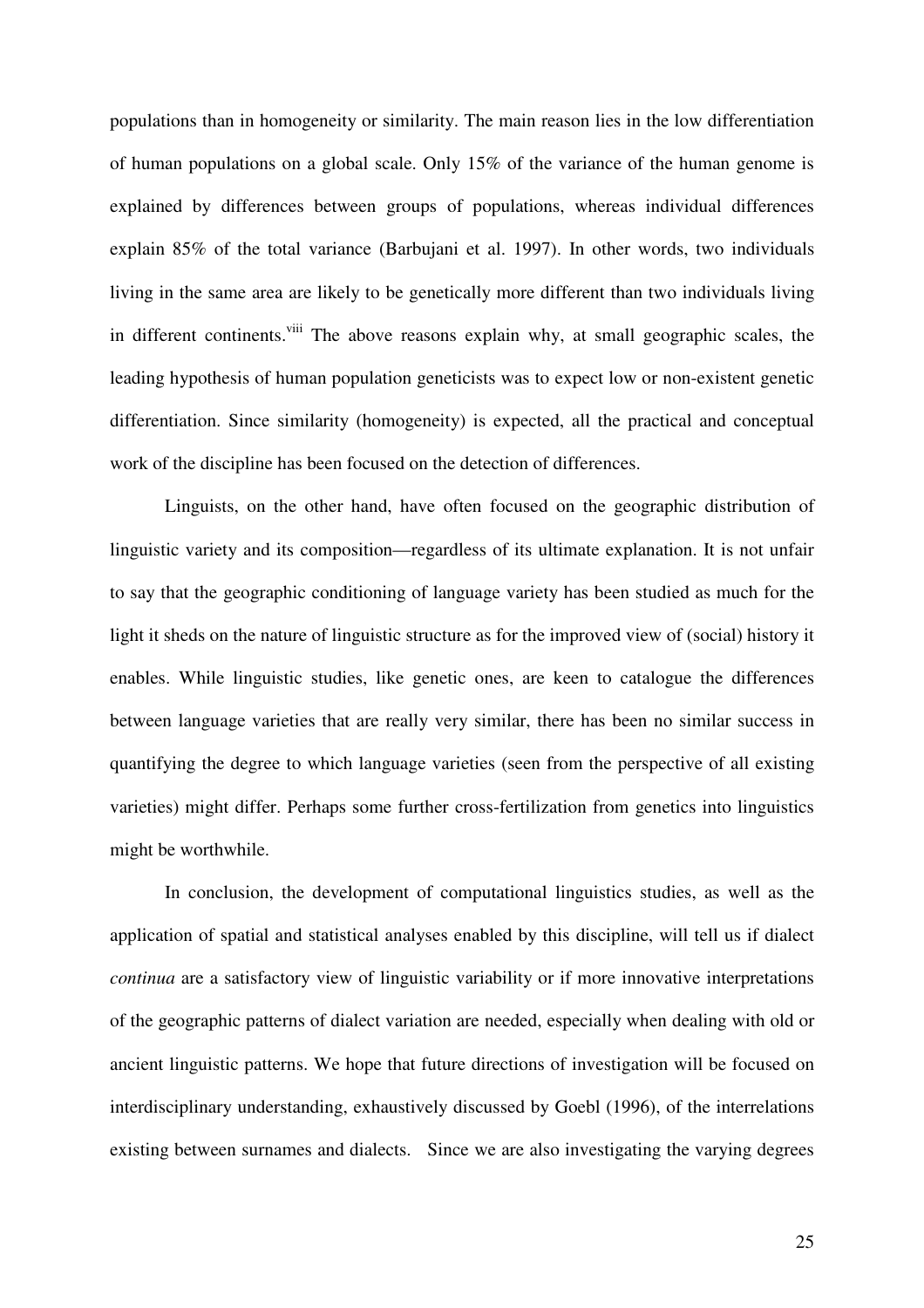to which variation in different linguistic levels (pronunciation, vocabulary, and syntax) are geographically conditioned (Heeringa and Nerbonne, to appear), we shall keep in mind that vocabulary distributions may offer an interesting comparison to surnames.

#### **Aknowledgements:**

We are indebted to Bruno Toupance for providing help in data processing, to Pierre Darlu and to Bob Shackleton for commenting on the manuscript, to Isabelle Dupanloup for inspiring us and to Alain Gagnon for providing insightful references. We also thank George Welling for his critical remarks concerning the history of the Netherlands and Meindert Schroor for improving our geographic insight. A special thank to Evelyne Heyer who encouraged such study and provided the best working environment.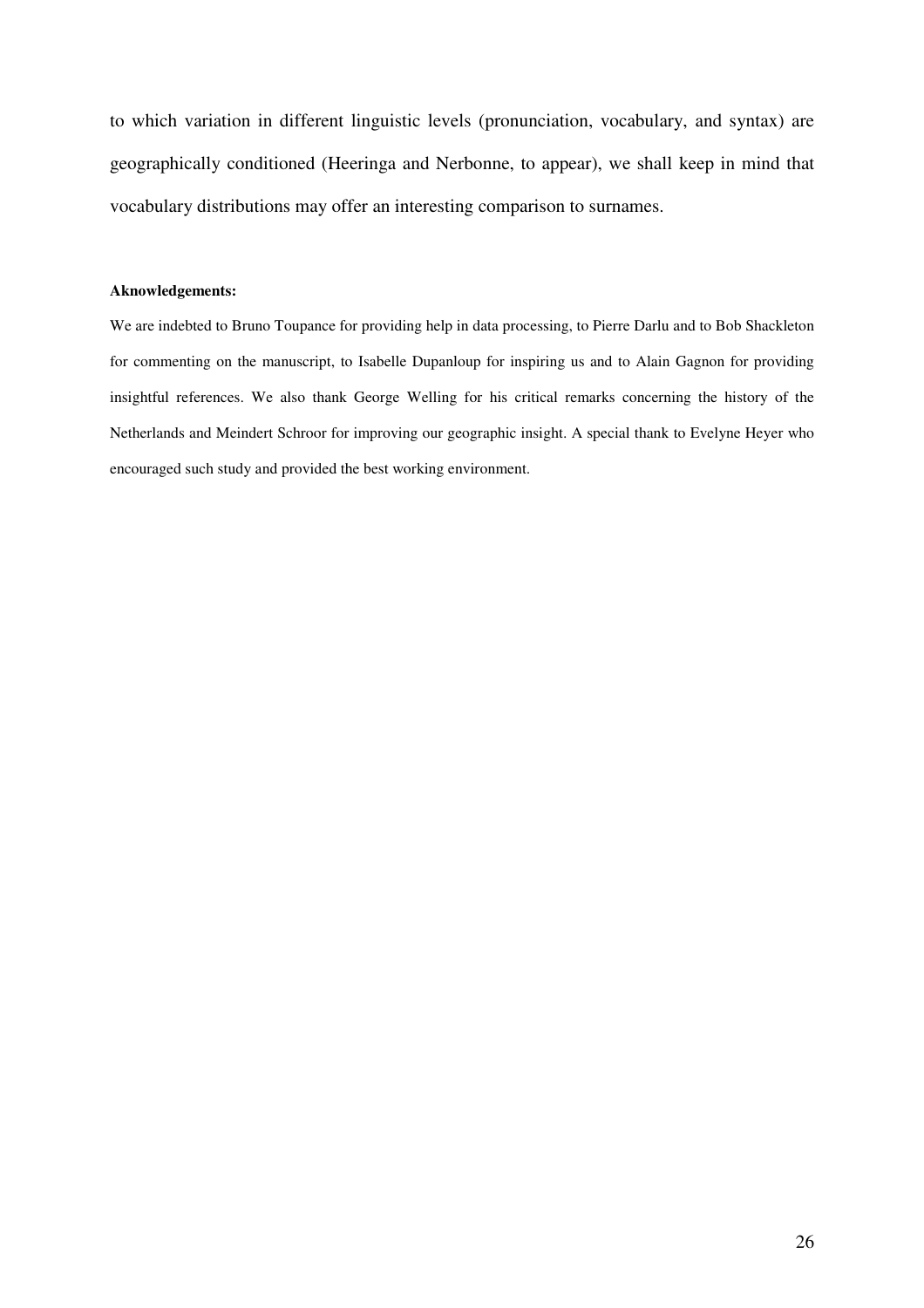# **References**

Atlas van Nederland (1986). Stichting Wetenschappelijke, 's-Gravenhage.

- **Barbujani G., Magagni A., Minch E. and Cavalli-Sforza L.L.** (1997) An apportionment of human DNA diversity. *Proceedings of the National Academy of Sciences of the United States of America*. 94:4516-9.
- **Barrai I., Rodriguez-Larralde A., Manni F. and Scapoli C.** (2002) Isonymy and Isolation by Distance in the Netherlands. *Human Biololgy* 74:263-283.
- **Cavalli-Sforza L.L. and Bodmer W.** (1971) Human population Genetics. San Francisco: Freeman.
- **Cavalli-Sforza L.L., Piazza A., Menozzi P. and Mountain J.** (1989) Genetic and linguistic evolution. Science 244:1128-9.
- **Cavalli-Sforza L.L., Menozzi P. and Piazza A.** (1994). *The history and geography of human genes*. Princeton (N.J.), Princeton University Press.
- **Chambers J.K. and Peter Trudgill** (1998) Dialectology, 2<sup>nd</sup> edition, Cambridge University Press, Cambridge, UK.
- **Chen K.H., and Cavalli-Sforza L.L**. (1983) Surnames in Taiwan: interpretations based on geography and history. *Human Biology* 55:367-374.
- **Crow J.F. and Mange, A.P.** (1965) Measurements of inbreeding from the frequency of marriages between persons of the same surnames. *Eugenic Quarterly* 12:199-203.
- **Crow J.F.** (1980) The estimation of inbreeding from isonymy. *Human Biololgy* 52:1-4.
- **Daan, J. and Blok D.P.** (1969)**.** *Van randstad tot landrand. Toelichting bij de kaart: dialecten en naamkunde*. Amsterdam, N.V. Noord-Hollandsche uitgeversmaatschappij.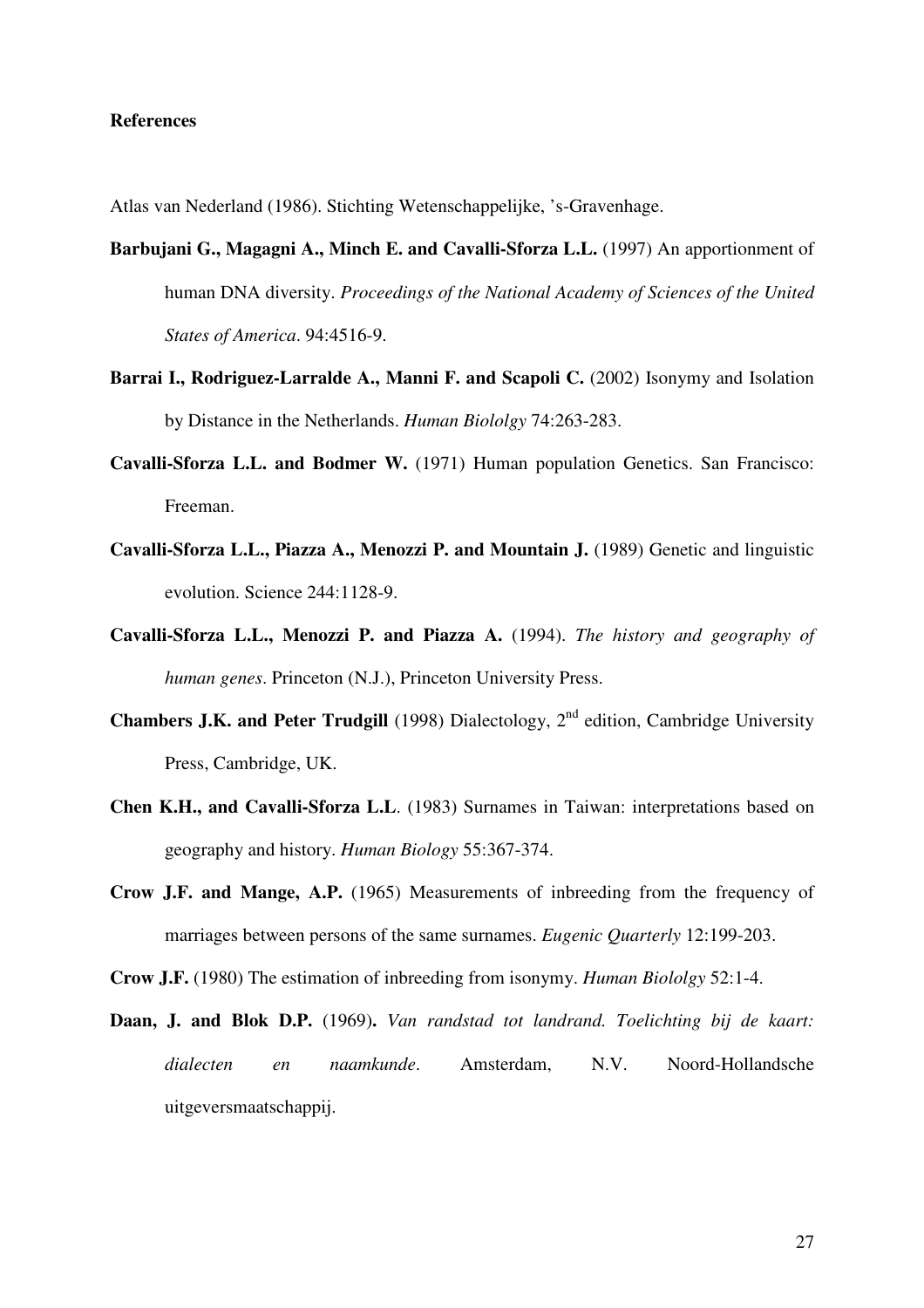- **Dupanloup I., Pereira L., Bertorelle G., Calafell F., Prata M.J., Amorim A. and Barbujani G.** (2003) A recent shift from polygyny to monogamy in humans is suggested by the analysis of worldwide Y-chromosome diversity. *Molecular Ecololgy* 13:853-864.
- **Dyen I.** (2004) Personal communication based on the discussion of the paper "Johannes" Schmidt's 'Wave theory' and the Homomeric method", *Phylogenetic methods and the prehistory of languages* , workshop held at the McDonald institute for archaeological research, Cambridge (UK), 9-12 July. (All papers presented at the meeting will be published in the forthcoming book *Phylogenetic Methods and the Prehistory of Languages*, Peter Forster and Colin Renfrew eds., Oxbow books, 2006.)
- **Felsenstein J.** (1985) Confidence limits on phylogenies. An approach using the bootstrap. *Evolution*, 39:783-91.
- **Gagnon A. and Toupance B.** (2002) Testing isonymy with paternal and maternal lineages in the early Québec population: the impact of polyphyletism and demographic differentials. *American Journal of Physical Anthropology* 117:334-341.
- **Gagnon A., Toupance B., Tremblay M., Beise J. and Heyer E.** (2006) Transmission of migration propensity increases genetic divergence between populations. *American Journal of Physical Anthropology* (in press, published online the 9 Dec 2005).
- **Goebl H.** (1996). La convergence entre fragmentations géo-linguistique et géo-génétique de l'Italie du Nord, *Revue de Linguistique Romane* 60: 25-49.
- **Goebl, H.** (this volume). The Salzburg Variety of Dialectometry.

**Heek van, F.** (1954) *Het geboorteniveau der Nederlandse Rooms-Katholieken*. Leiden.

**Heeringa W.J. and Nerbonne J.** (2001). Dialect areas and Dialect Continua. In: *Language Variation and Change*, Cambridge University Press, New York, volume 13, 2001, pp. 375-400.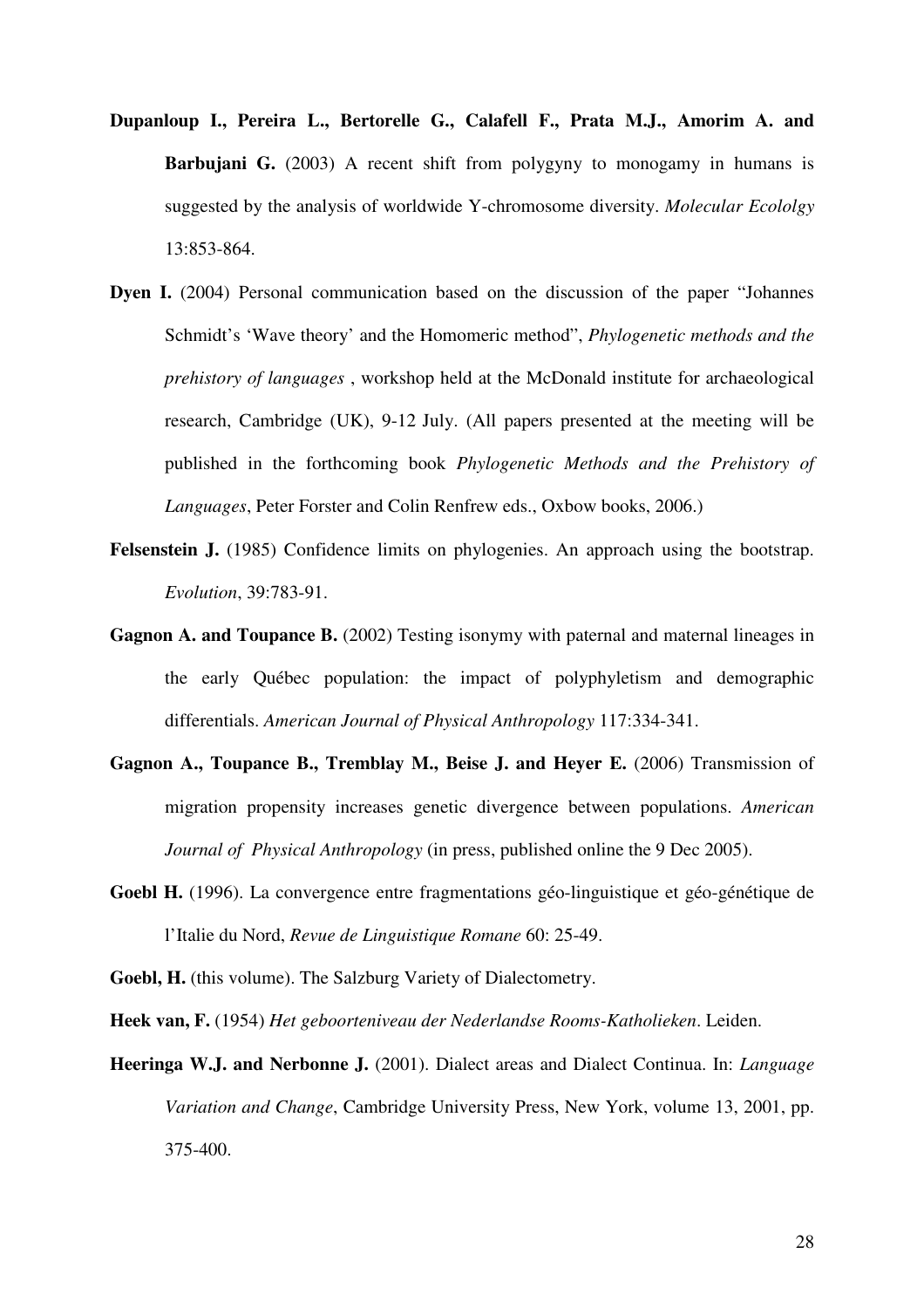- **Heeringa, W. and Nerbonne, J.** (to appear) Taalvariatie in het Nederlandse dialectgebied: een analyse op basis van lexicon en uitspraak. in: *Nederlandse Taalkunde* 11(3), 2006.
- **Heeringa W., Nerbonne J., and Kleiweg P.** (2002). Validating Dialect Comparison Methods. In: Wolgang Gaul and Gerd Ritter (eds.) *Classification, Automation, and New Media*. Proceedings of the 24th Annual Conference of the 'Gesellschaft für Klassifikation', University of Passau, Springer: Heidelberg, pp.445-452.
- **Heeringa W., and Gooskens C.** (2004). Perceptive evaluation of Levenshtein dialect distance measurements using Norwegian dialect data. In *Language Variation and Change* 16(3): 189-207.
- **Heeringa** (2004). *Measuring dialect pronunciation differences*, Ph.D. Dissertation, University of Groningen, The Netherlands.
- **Heyer E.** (1993). Population structure and immigration; a study of Valserine valley (French Jura) form the 17th century until present. *Annals of Human Biology* 20:565-573.
- **Hoekstra, E.** (2001). Frisian Relics in the Dutch Dialects. In: H.H. Munske (ed.). *Handbuch des Friesischen/Handbook of Frisian Studies*. Niemeyer, Tübingen, 138-142.
- **Kimura M.** (1983) *The Neutral Theory of Molecular Evolution*. Cambridge (UK): Cambridge University Press.
- **King T.E., Ballerau S.J., Schürer K.E. and Jobling M.A.** (2005). Genetic signatures of coancestry within surnames. *Current biology* 16: 384-388.
- **Kohonen T.** (1995) *Self-Organizing Maps*. Berlin: Springer.
- **Lasker G.W.** (1985) *Surnames and genetic structure*. Cambridge University press, Cambridge (UK).
- **Lecoutere, C.P.F.** (1921). *Inleiding tot de taalkunde en tot de geschiedenis van het Nederlandsch*. Brussel.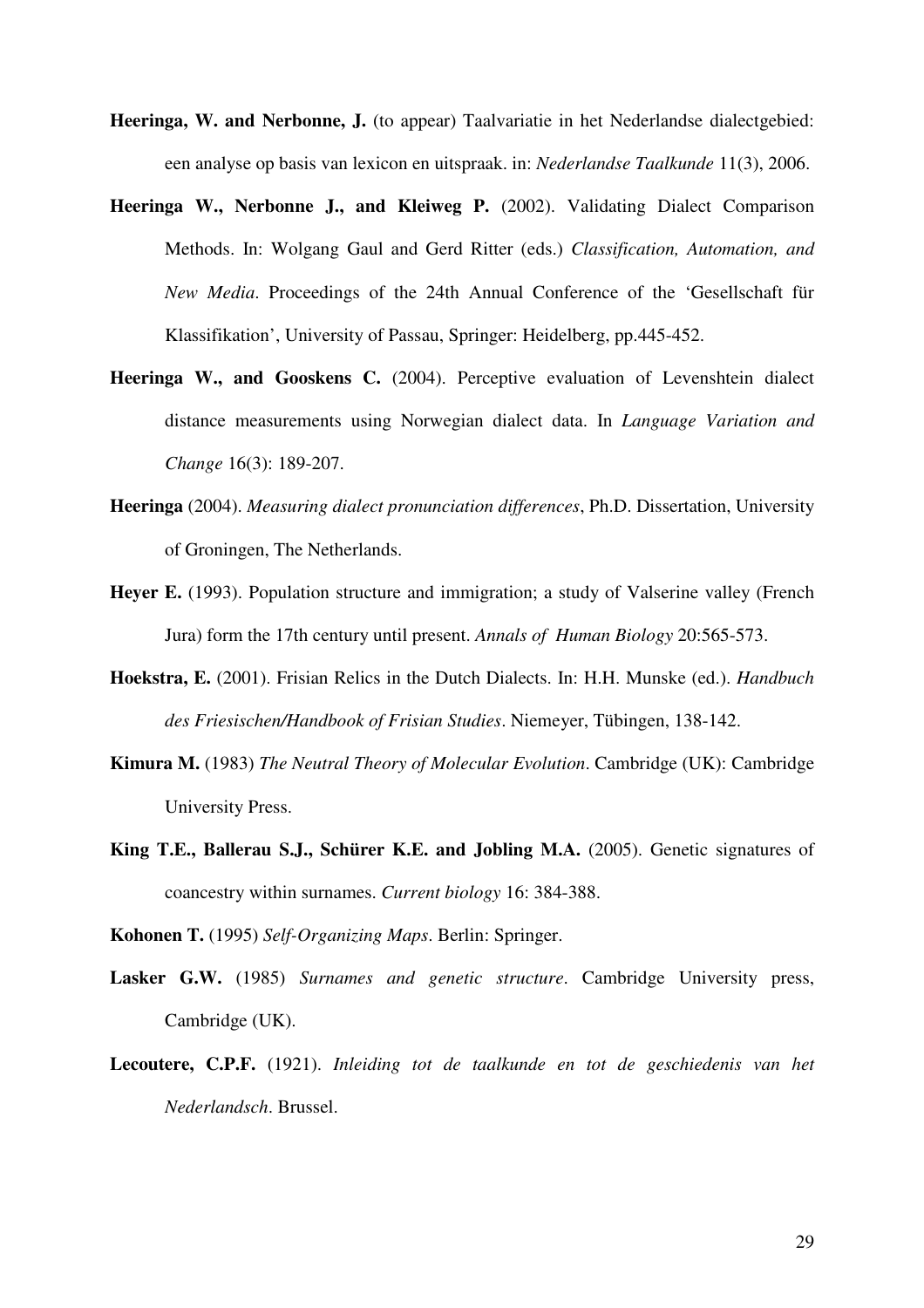- **Malécot G.** (1955b). The decrease of relationship with distance. *Cold Spring Harbor Symposia Quantitative Biology*, 20 , 52-53.
- **Manly, B.F.J.** (1997) *Randomization, bootstrap and Monte Carlo methods in biology*. 2 nd edition, Chapman and Hall.
- **Manni F.** (2001) *Strutture genetiche e differenze linguistiche: Un approccio comparato a livello micro e macro regionale*. Doctoral thesis. Ferrara: University of Ferrara.
- **Manni F., Guérard E. and Heyer E.** (2004) Geographic patterns of (genetic, morphologic, linguistic) variation: how barriers can be detected by using Monmonier's algorithm. *Annals of Human Biology* 76:173-90.
- **Manni F, Toupance B, Sabbagh A and Heyer E**. (2005), New method for surname studies of ancient patrilineal population structures, and possible application to improvement of Y-chromosome sampling. *American Journal of Physical Anthropology* 126:214-28
- **Mantel, N.A.** (1967) The detection of disease clustering and a generalized regression approach. *Cancer Research* 27:209-20.
- **Monmonier, M.** (1973) Maximum-difference barriers: an alternative numerical regionalization method. *Geographical Analysis*, 3:245-61.
- **Nerbonne J, Heeringa W. and Kleiweg P.** (1999). Edit Distance and Dialect Proximity. In: Sankoff D. and Kruskal J. (eds.). *Time Warps, String Edits and Macromolecules: The Theory and Practice of Sequence Comparison*. Stanford: CSLI Press. pp.v-xv.
- **Niebaum, H.** (2001). Der Niedergang des Friesischen zwischen Lauwers und Weser. In: H.H. Munske (ed.). *Handbuch des Friesischen/Handbook of Frisian Studies*. Niemeyer, Tübingen, 430-442.
- **Peakall R. and Smouse P.E.**, (2001) *GenAlEx vs. 5: Genetic analysis in Excel. Population genetic software for teaching and research.* Australian National University, Canberra, Australia.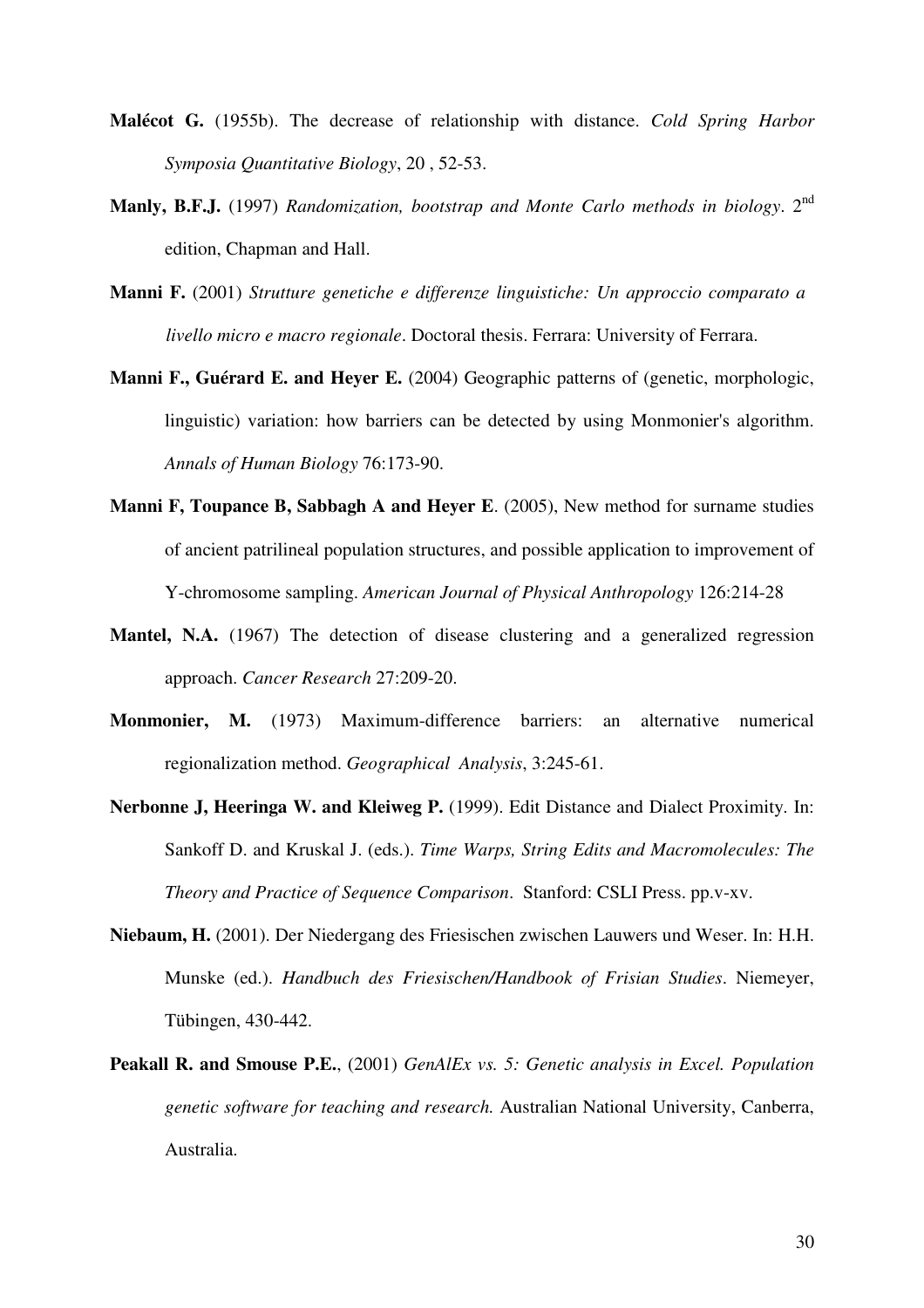**Sankoff D. and Kruskal J.** (eds.) (1999). *Time Warps, String Edits and Macromolecules: The Theory and Practice of Sequence Comparison*. Stanford: CSLI Press.

- **Scapoli C, Goebl H, Sobota S., Mamolini E., Rodriguez-Larralde A. and Barrai I.** (2005) Surnames and dialects in France: Population structure and cultural evolution. *Journal of Theoretical Biology* 237:75-86.
- **Schmidt J.** (1872) *Die Verwandtschaftsverhältnisse der indogermanischen Sprachen.* H. Böhlau, Weimar, Germany.
- **Séguy J.** (1971) La relation entre la distance spatiale et la distance lexicale. *Revue de Linguistique Romane*, 35:335-357.
- **Seielstad M.T., Minch E. and Cavalli-Sforza L.L.** (1998) Genetic evidence for a higher female migration rate in humans. *Nature Genetics* 20:278-280.
- **Sokal, R.** (1988) Genetic, geographic and linguistic distances in Europe. *Proceedings of the National Academy of Sciences of the United States of America.* 85 (March), 1722- 1726.
- **Spruit, M.** (this volume) Measuring Syntactic Variation in Dutch Dialects.
- **Voronoi M.G.** (1908) Nouvelles application des paramètres continus à la théorie des formes quadratiques, deuxième mémoire, recherche sur le paralléloedres primitifs. *Journal für die reine und angewandte Mathematik,* 134**:** 198-207.
- **Wilder J.A. Kingan S.B., Mobasher Z., Pilkington M.M. and Hammer M.F.** (2004). Global patterns of human mitochondrial DNA and Y-chromosome structure are not influenced by higher migration rates of females versus males. *Nature Genetics* 36: 1122-1125.
- **Yasuda N, and Morton N.E.** (1967) Studies on human population structure. In: Crow JF, Neel JV, editors. *Third International Congress of Human Genetics*. Baltimore: Johns Hopkins Press. p. 249-265.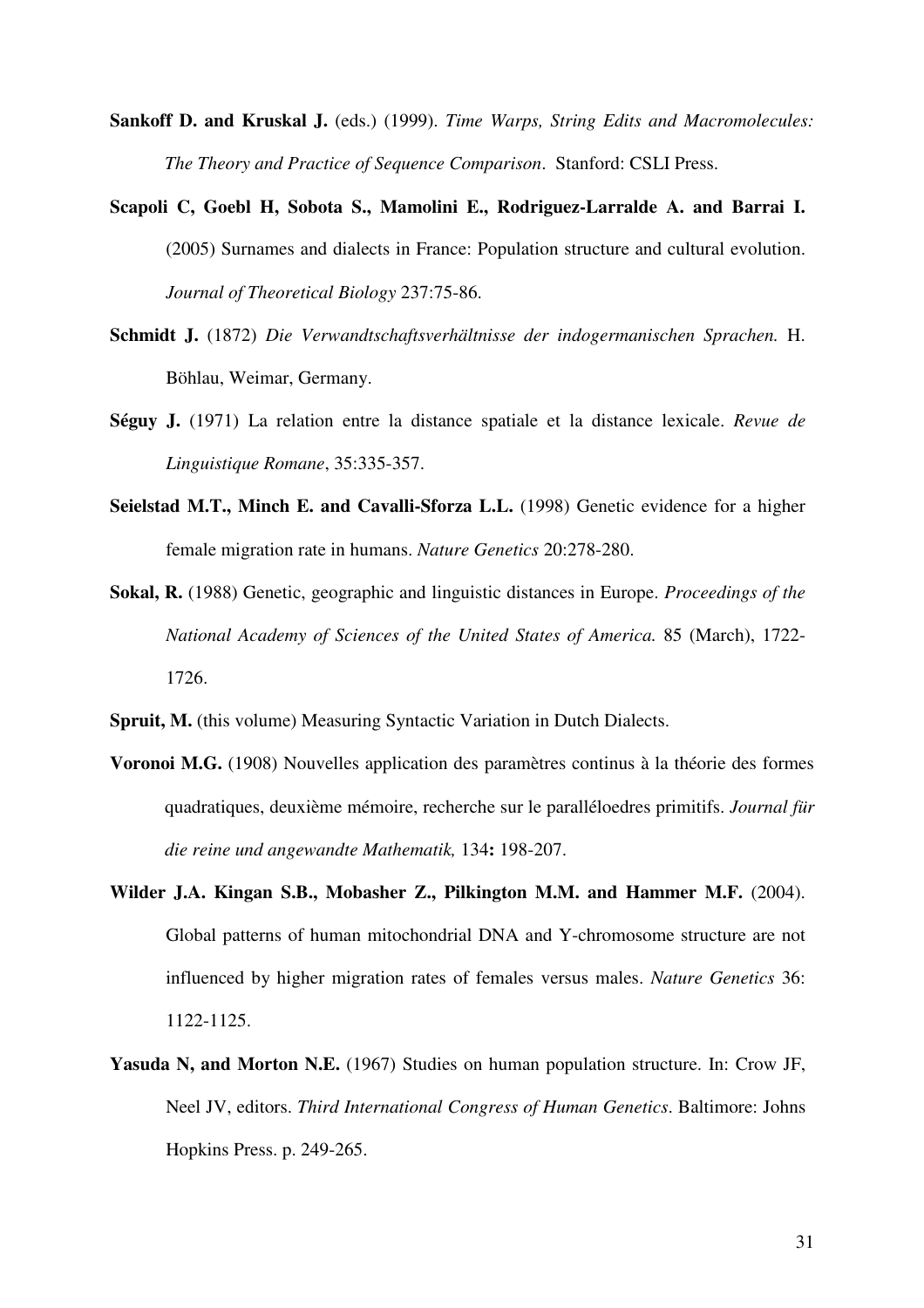- **Yasuda N., and Furusho T.** (1971) Random and non random inbreeding revealed from isonymy study. I. Small cities in Japan. *The American Journal of Human Genetics* 23:303-316.
- **Yasuda N., Cavalli-Sforza L.L., Skolnick M. and Moroni A.** (1974) The evolution of surnames: an analysis of their distribution and extinction. *Theoretical Population Biology* 5:123-142.
- **Zei G., Matessi R.G., Siri E., Moroni A. and Cavalli-Sforza L.L.** (1983) Surnames in Sardinia. I. Fit of frequency distributions for neutral alleles and genetic population structure. *Annals of Human Genetics* 47:329-352.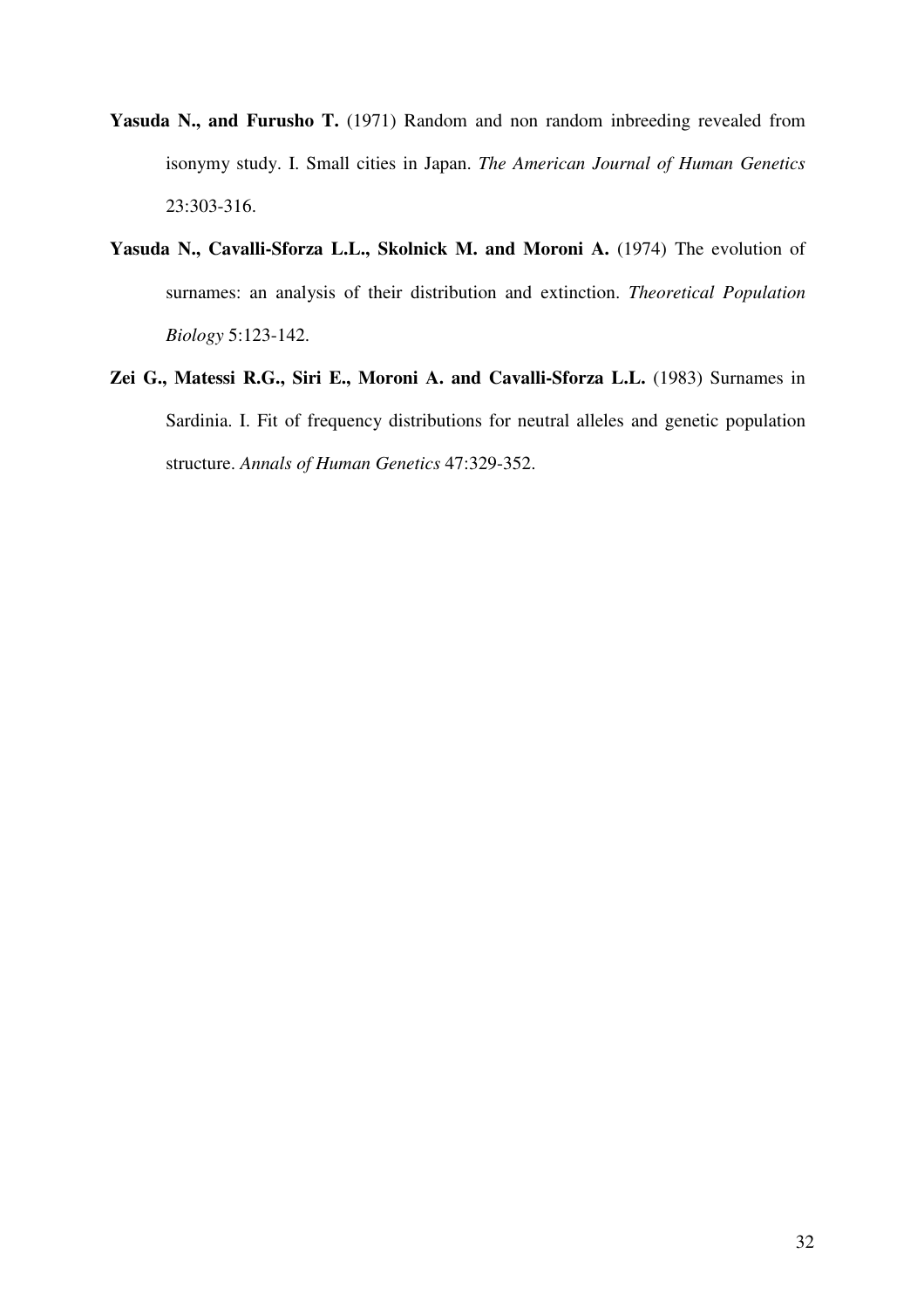#### **Captions to figures:**

#### **Figure 1**

Map of the Netherlands showing the location of the Dutch provinces.

#### **Figure 2**

Principal component analysis (PCA) of the surname differences in the Netherlands (Nei's distances). Two almost distinct clusters corresponding to North Brabant and Limburg samples can be identified. Remaining samples, belonging to the other provinces, cluster in a same swarm of points. Further details can be found in the text.  $1<sup>st</sup>$  axe explains 17,6 % of the total variance, while the  $2<sup>nd</sup>$  axe accounts for 11,7 % of it. The third and fourth axes (not shown) explain 5.8% and 4.3% of the total variance and highlight the diversity of Limburg and Zeeland provinces respectively. Further axes  $(5^{th}, 6^{th}, 7^{th})$  point, in different ways, to the differences existing between the north and the south of the Netherlands.

# **Figure 3**

1) Black thick lines correspond to barriers obtained with the Monmonier algorithm on 100 matrices of surname distances computed according to the Nei's method. The different matrices were computed by a bootstrap resampling of original surnames. Only the first 20 barriers are shown (2000 barriers in total). The thickness of barriers is proportional to their bootstrap score and barriers whose score is lower than 50% are not shown (see scale).

2) Gray lines, correspond to barriers obtained from a matrix of residual surname distances. After a linear regression between the logarithms of geographic and Nei's distances, we computed the expected surname distance according to the regression. Such values were subtracted from observed ones, thus leading to the residuals. The first 20 barriers are shown (numbered at both extremes from '1' to '20').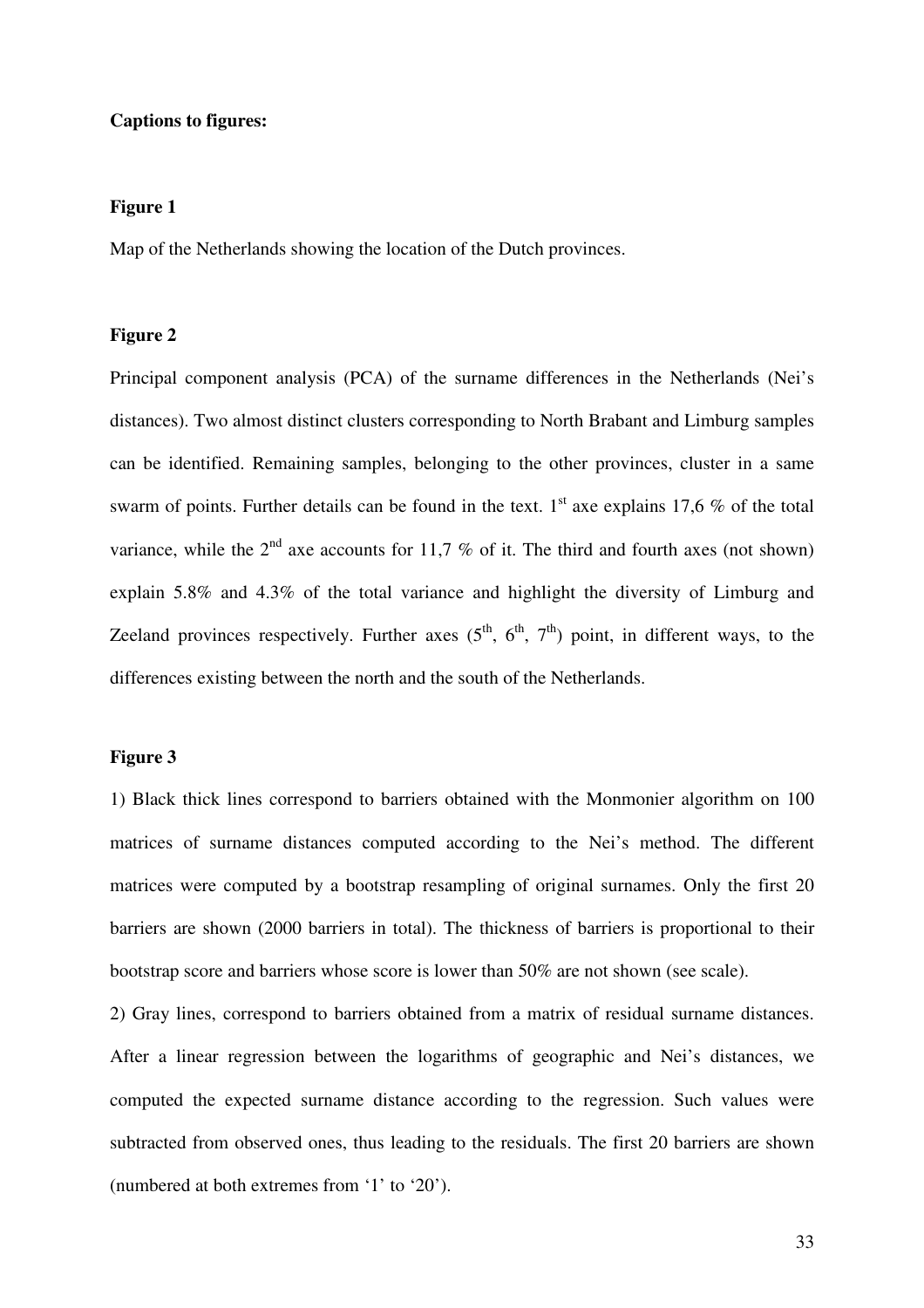The Delaunay triangulation is visualized by a thin gray network.

#### **Figure 4**

Principal components plot on the basis of 252 Dutch dialects. Low Saxon and Low Franconian dialects are grouped into separate clusters, while Frisian samples are represented by three different clusters that describe (rural) Frisian, archaic Frisian (Hindeloopen, Schiermonnikoog and Terschelling island), and Friso-Franconian varieties (Frisian cities, Midsland, Ameland island and Het Bildt). Intermediate in between of Friso-Franconian and Low-Saxon we find a small Friso-Saxon group (Westerkwartier and Stellingwerf). Gray dots represent varieties spoken in central Gelderland, while empty dots correspond to varieties of the Dutch province of Zeeland. The first and second axis account for 40,8 % and 36,7 % of total variance respectively. The second axis has been mirrored and the plot have been rotated to visually suggest the correlation between the topology of samples and their real geographic locations.

#### **Figure 5**

Barriers (solid black lines) obtained with the Monmonier algorithm on a matrix of dialect (Levenshtein) distances between 252 localities. The first 20 barriers are shown (numbered from '1' to '20'). A thin gray network visualizes the Delaunay triangulation.

Boundaries identify areas corresponding to Friesland (local barriers corresponding to different Frisian varieties are displayed in gray to provide a clearer representation) and to parts of Zeeland and Limburg. On a wider scale, it appears that some major barriers well depict the geographic locations where Low Franconian and Low Saxon varieties are spoken (see labels). Further details can be found in section 3.2.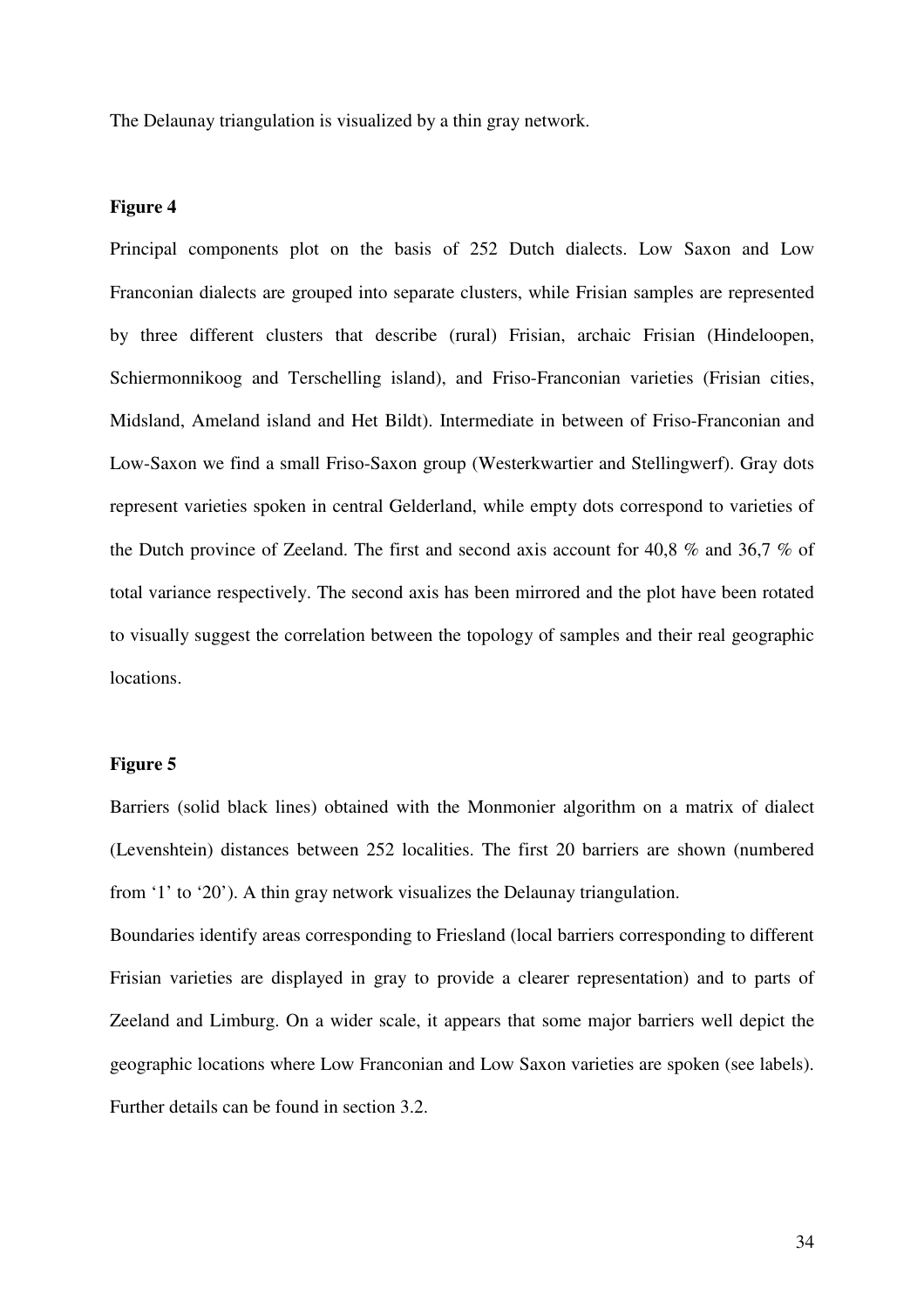# **Figure 6**

(A) Principal Components plot of the variability of residual dialect distances after a linear regression between the logarithms of Levenshtein distances and their corresponding geographic distances. Both axes have been mirrored for a better display.

(B) Map of the Netherlands showing the correspondence between the multidimensional position of samples (A) and their real geographic location. Different symbols do not necessarily correspond to clusters; they are just intended to help the comparison between the topology of the PCA plot and the geographic map.

# **Figure 7**

Barriers (solid black lines) obtained with the Monmonier algorithm on a matrix of residual dialect distances (to be compared with the identical analysis on the original matrix in figure 5). The provinces of Friesland and Groningen appear as linguistically continuous but see the text for further details. The first 20 barriers are shown (numbered from '1' to '20'). As in Fig. 5 barriers corresponding to different Frisian varieties are displayed in gray. The Delaunay triangulation is visualized as a gray network.

# **Figure 8**

Map showing the frequency of Roman Catholics in the Netherlands in 1954. Redrawn from van Heek (1954).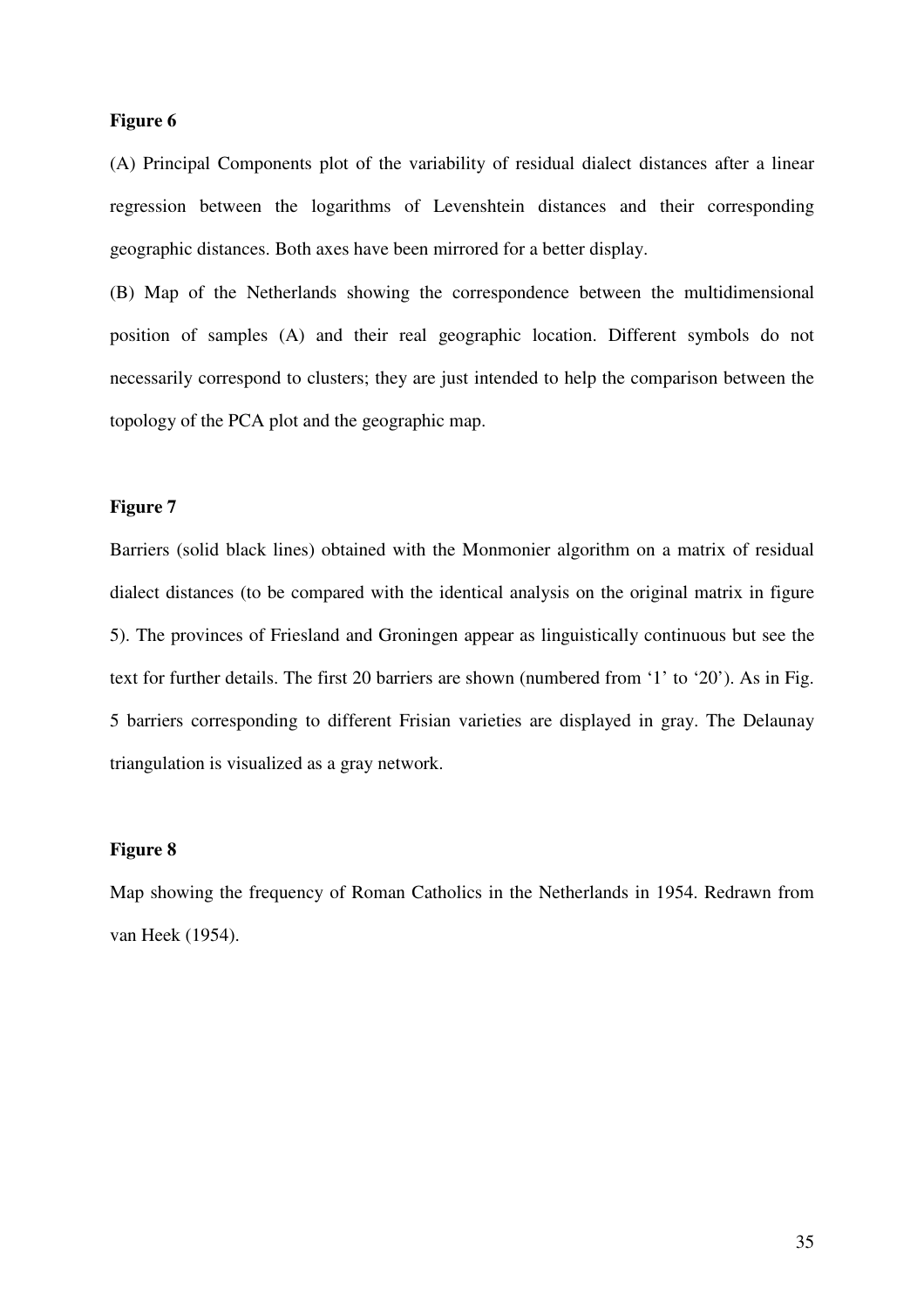